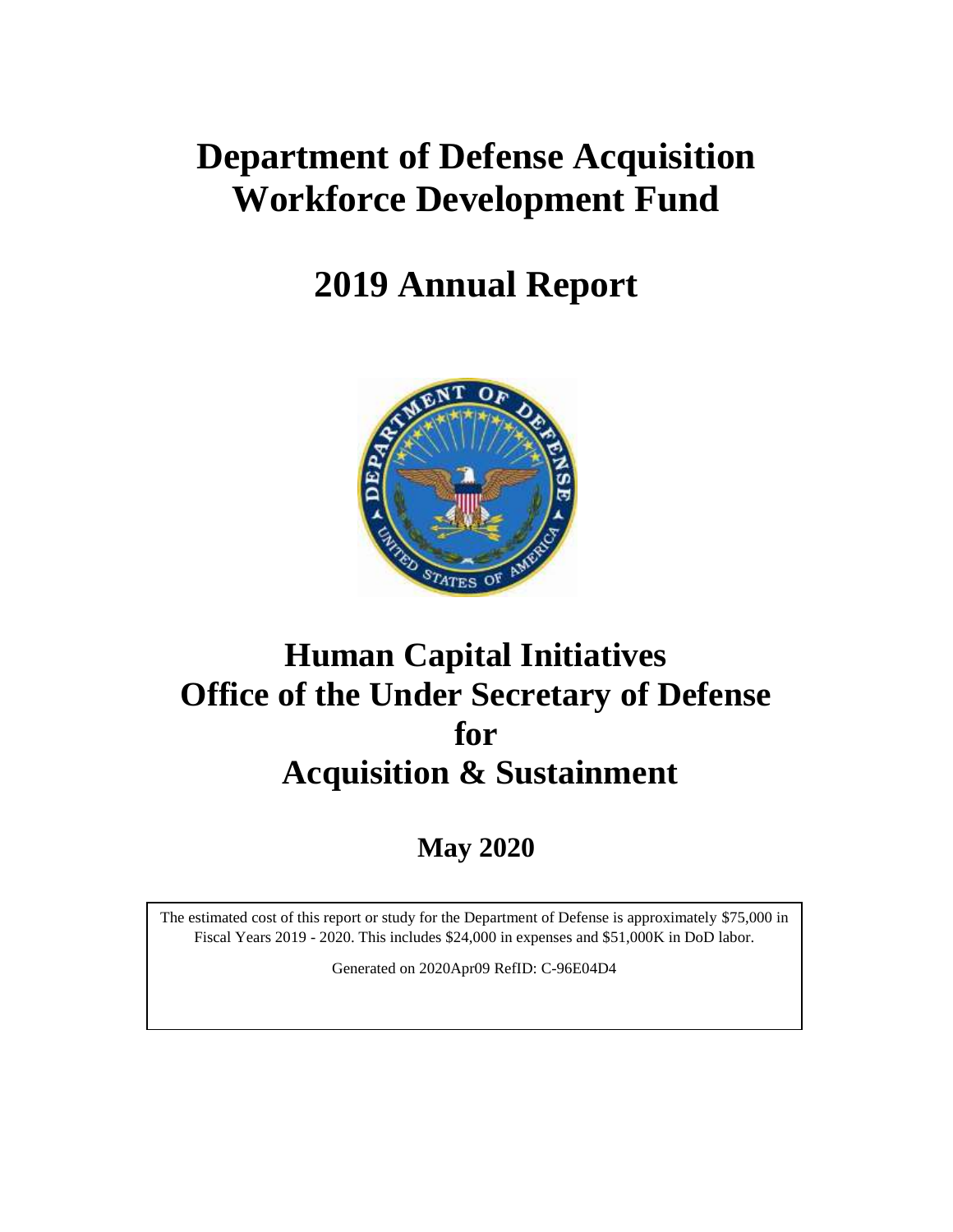## **1. FY 2019 DAWDF Program Overview:**

The DAWDF was authorized in the National Defense Authorization Act for Fiscal Year (FY) 2008 (Public Law 110-181), as title 10 United States Code section 1705 "to ensure the Department of Defense (DoD) acquisition workforce (AWF) has the capacity, in both personnel and skills, needed to properly perform its mission, provide appropriate oversight of contractor performance, and ensure that the Department receives the best value for the expenditure of public resources." Senate Report 115-290, accompanying S. 3159, the Department of Defense Appropriations Bill, 2019, directs the Under Secretary of Defense for Acquisition and Sustainment to continue providing the Defense Acquisition Workforce Development Fund (DAWDF or "the Fund") Annual Report. A similar annual reporting requirement was established by Senate Report 116-103, which accompanied S. 2474, the Department of Defense Appropriations Bill, 2020.

The DoD acquisition workforce supports the National Defense Strategy to increase lethality and readiness, gaining full value of every taxpayer dollar spent on defense as they develop, acquire, and sustain operational capability for the warfighter. The Department has successfully used the DAWDF as a talent management tool to rebuild the defense acquisition workforce over the past decade, and more recently as a change tool to enhance workforce readiness to support the National Defense Strategy. DoD has increased the acquisition workforce size since 2008, rebuilding capacity by 39 percent from 126,000 to 180,000, including increasing the program management workforce by 42 percent, engineering by 30 percent, contracting by 22 percent, and Information Technology (IT) by 105 percent. Enabled by DAWDF, DoD mitigated long term workforce readiness risk by eliminating the severe "bathtub" of low civilian early and mid-career year groups. DoD also leveraged DAWDF to increase education levels – those in the workforce with a bachelors or graduate degree increased from 29 percent to 40 percent. In addition, in parallel with rebuilding the workforce, the cumulative cost over runs for major DoD acquisition programs since 2010 decreased from \$110 billion to \$13 billion.

Examples of FY 2019 results enabled by DAWDF include:

- Over 500 Army personnel completed cybersecurity training directly related to hardening systems attached to networks to better ensure the system operational availability;
- Army DAWDF use supported 3,300 personnel completing advanced education classes in critical technological areas (e.g., engineering, manufacturing, and test and evaluation disciplines) directly related to the Army's modernization efforts;
- Air Force accelerated development of a Cyber Education Hub supporting knowledge sharing that is changing the way the Air Force and DoD acquisition workforce learns and shares information, and DAWDF supported the Air Force Digital Engineering Training on Cloud Platforms;
- The Navy conducted over 40 web-based cyber security courses for over 1,800 students and provided additional Cyber Security training to over 1,000 employees with a primary focus on courses in Cloud Security, Web Application Security, and Software Architecture for Security;
- The Defense Acquisition University (DAU) updated its cybersecurity content in its curriculum and delivered 68 workshops and conducted four cybersecurity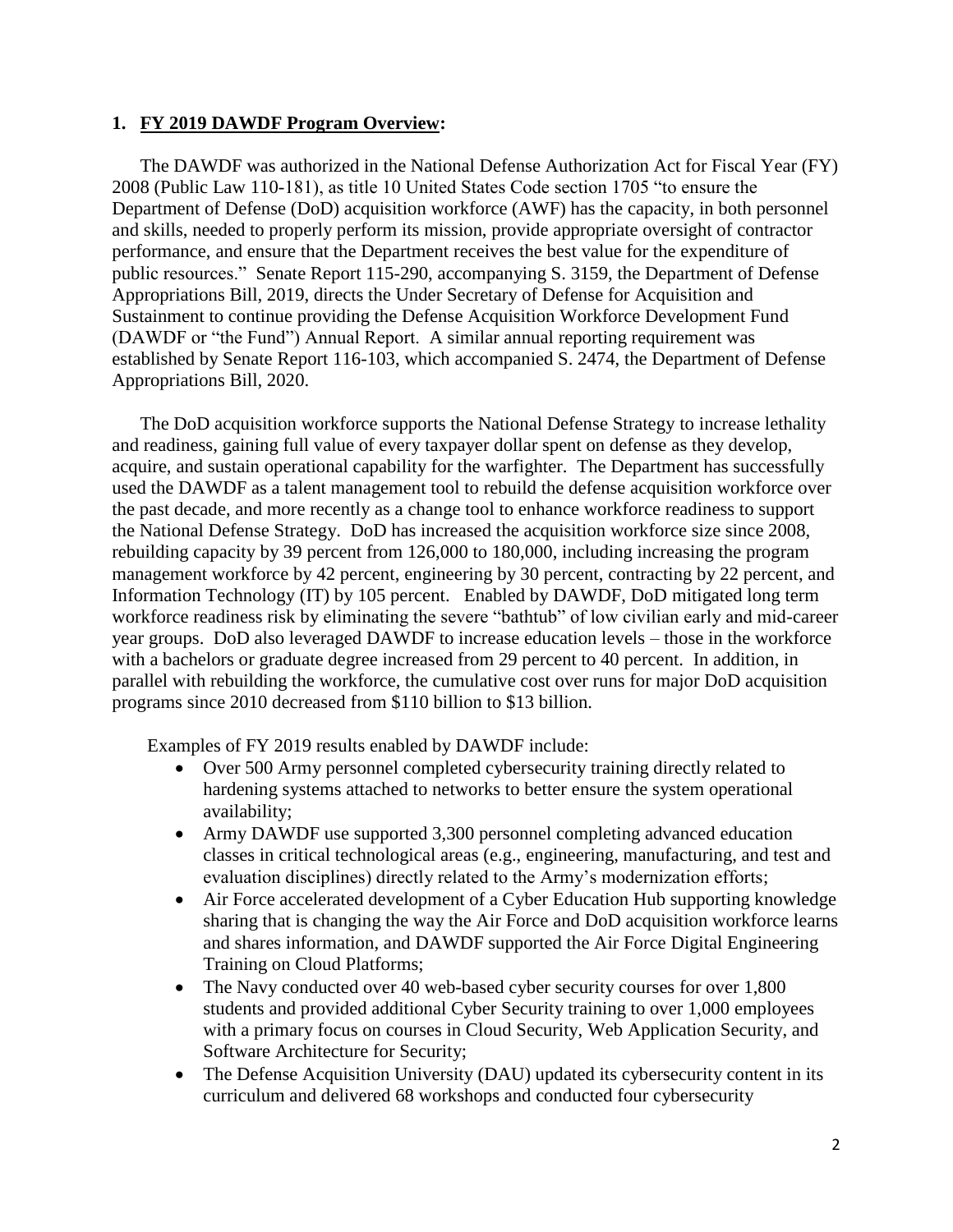symposiums and 59 percent of all DAU training provided was for cross-functional training; and

• The Defense Contract Management Agency (DCMA) used DAWDF to establish and conduct the initial training of its four Defense Industrial Base Cybersecurity boot camps that provide training on emerging technologies, IT and cybersecurity.

For more detail and additional examples, please see the Highlights section of this report.

DoD executed 100 percent of its Fiscal Year (FY) 2019 program and with available carryover was able to execute a final total of \$471.9 million. This continues the high execution rate of the past three fiscal years: 2018 (99 percent), 2017 (99 percent), 2016 (92 percent). In FY 2019, 58 percent of DAWDF was used for training and development (59 percent in FY 2018), 5.6 percent in studies, analysis and tools (2 percent in FY 2018); 7.8 percent in recruiting, retention and recognition (6 percent in FY 2018); and 28.4 percent for hiring (33 percent in FY 2018). Additionally, DAWDF supported the hiring of 718 DoD acquisition workforce members of 764 (94 percent) of planned hires (730 or 82 percent planned in FY18).

## **2. FY 2019 DAWDF Program Execution:**

DoD uses the DAWDF in four investment categories: 1) Training and Development; 2) Studies, Analysis and Tools; 3) Recruiting, Retention and Recognition (3Rs); and 4) Hiring. For FY 2019, 58 percent of DAWDF was used for training and development, 5.6 percent in studies, analysis and tools; 7.8 percent in recruiting, retention and recognition; and 28.4 percent for hiring. For FY 2019, DoD components reported 912.3K training and development events, 3,496 recruiting, retention and recognition initiatives, and 718 new hires using DAWDF. For FY 2019, DoD executed \$471.82M, \$21.82M above the planned FY 2019 program, (104.8 percent), maximizing use of available carryover funding from FY 2018 and including \$16 million in execution of FY 2018 requirements that were in-progress as of the start of FY 2020.

## **Training and Development Initiatives**

The FY 2019 DAWDF execution for Training and Development was 58 percent as a percentage of overall DAWDF funding execution for FY 2019 (FY 2018 was 59 percent). The Defense Acquisition University (DAU) and DoD components used DAWDF to fund 912,300 training events (Figure 1) in FY 2019. The Services used the DAWDF to fund 61,576 non-DAU training events. The top three acquisition functional areas reported as receiving training and other development support funded by DAWDF were Contracting (36.6 percent), Engineering (22.6 percent) and Life Cycle Logistics (8.1 percent). DoD acquisition professionals completed 1,541 training seats of cyber training. The workforce completed 622,454 Continuous Learning (CL) online DAU training modules and 198,464 DAU career field training courses. Additionally, DAU developed 52 new training courses.

Workforce development continued as a high talent management priority in FY 2019 with DoD component acquisition professionals completing 11,978 advanced education courses, 10,928 leadership training classes, and 275 rotational assignments. The Army used DAWDF to fund 3,300 Army acquisition personnel in advanced education classes in critical technological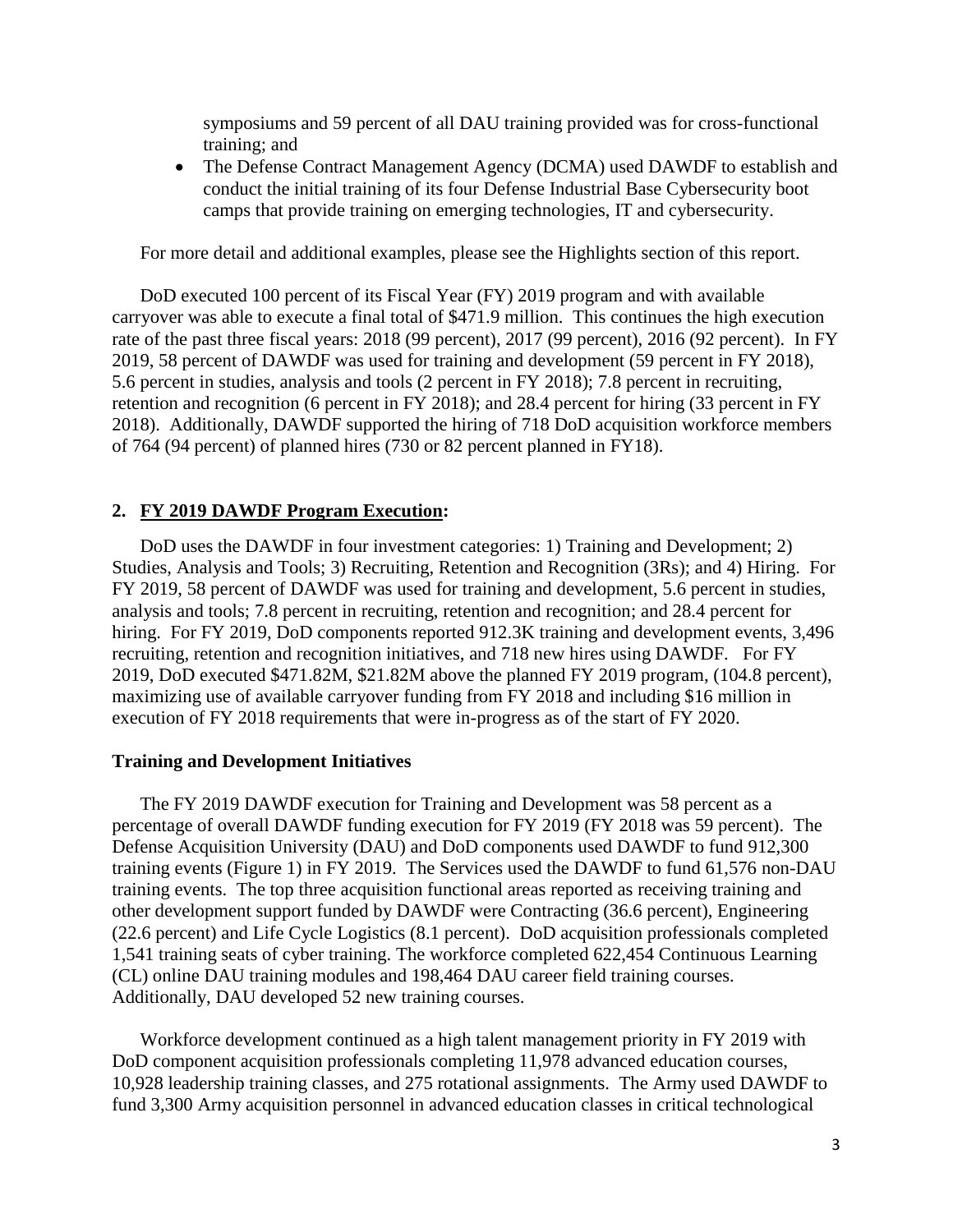areas directly supporting the Army's Modernization efforts (e.g., engineering, manufacturing, and test and evaluation disciplines). As example of using DAWDF for executive development, the Navy sponsored over 200 participants, including Senior Executives, Major Program Managers and personnel that support Major Programs, for executive education courses at the University of Virginia Darden Business School and the University of North Carolina, Kenan-Flagler Business School. Defense Agency acquisition leaders also used DAWDF for 158 members of their acquisition workforce for development opportunities such as the Defense Contract Audit Agency (DCAA) Director's Development Program in Leadership; Office of Personnel Management Leadership Education and Development Certificate Program; Naval Postgraduate School Master of Science in Contract Management program; Leadership Excellence of Acquisition Professionals Program; Harvard Leadership Communication Course, University of Virginia Darden School of Business Insights into Industry Management Course; University of North Carolina Understanding the Government-Industry Relationship in Acquisition and Sustainment Course; the Excellence in Government Fellows Program; and the United States Naval War College.

New in FY 2019, the Office of the Under Secretary of Defense for Acquisition and Sustainment (OUSD(A&S)) sponsored the pilot Defense College Acquisition Internship Program, funded by DAWDF and providing 120 college sophomores and juniors with summer internships at DoD acquisition organizations. DAWDF funding also helped launch of the pilot of the 2019 Public Private Talent Exchange program.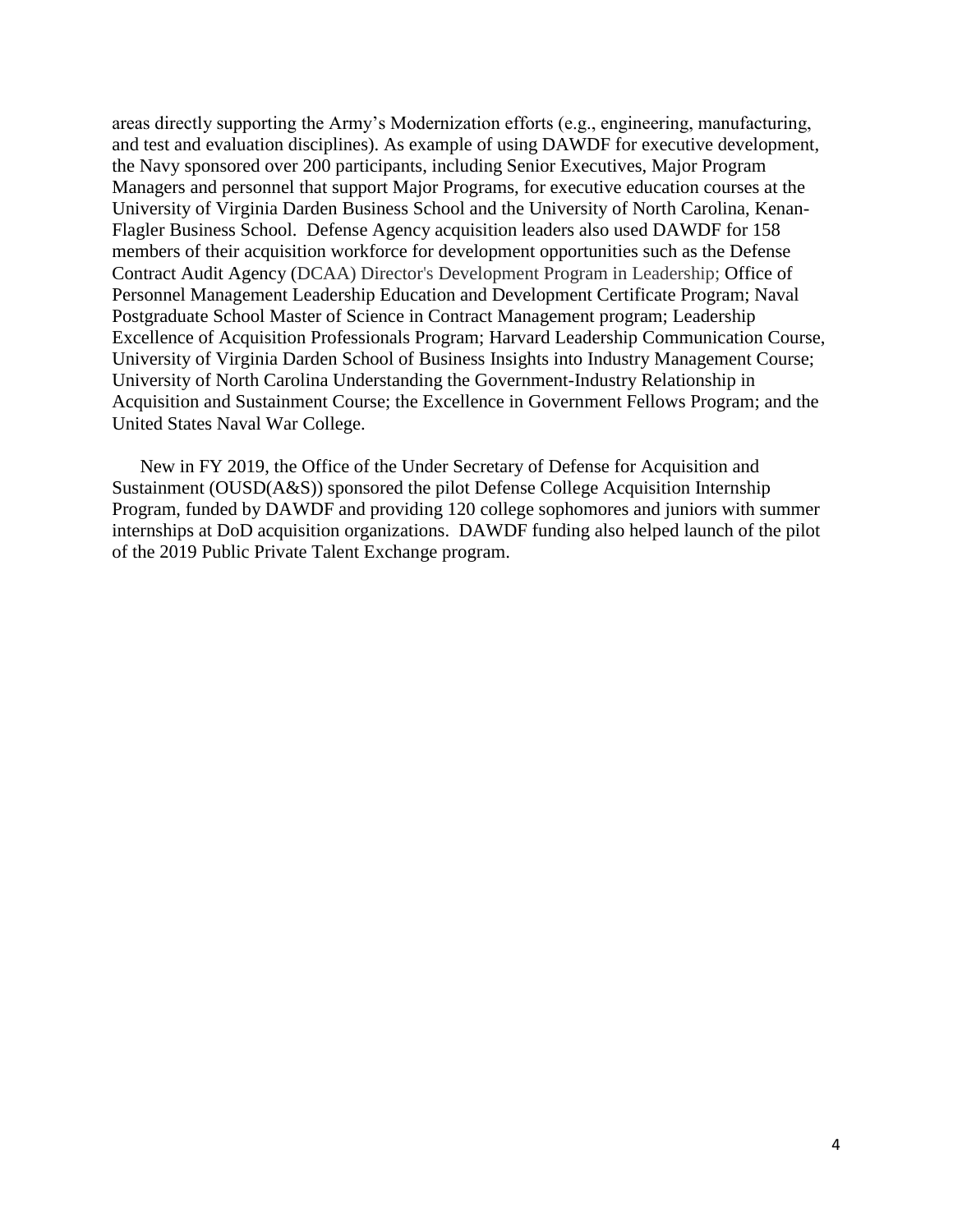|                                                                                      |                                                                      |                        |                |                |                | r ieia        |                       |                |                                       |                |                        |                |                        |                  |                         |                |                      |                  |
|--------------------------------------------------------------------------------------|----------------------------------------------------------------------|------------------------|----------------|----------------|----------------|---------------|-----------------------|----------------|---------------------------------------|----------------|------------------------|----------------|------------------------|------------------|-------------------------|----------------|----------------------|------------------|
| <b>FY19 DAWDF Funded Initiatives</b><br>by Supported Career Field<br>(Services Only) | š                                                                    | ENG                    | ਕੁ             | 뿐              | 돋              | T&E           | <b>BUS-FM</b>         | Е              | Multiple Career<br>Supports<br>Fields | <b>BUS-CE</b>  | 59                     | PQM            | 5m                     | $\sum_{i=1}^{n}$ | <b>Mdi</b>              | gun            | FY19 Total           | FY19%            |
| Career Field / Competency<br><b>Training Seats</b>                                   | 5,005                                                                | 3,798                  | 2,540          | 2,232          | 1,337          | 1,665         | 667                   | 871            | 418                                   | 104            | 0                      | 148            | $\overline{2}$         | 52               | 4                       | 0              | 18,843               | 28.5%            |
| <b>Other Training Activities</b>                                                     | 6,398                                                                | 2,399                  | 362            | 757            | 369            | 808           | 331                   | 123            | 15                                    | 31             | 271                    | 23             | 0                      | 63               | 0                       | 0              | 11,950               | 18.1%            |
| <b>Advanced Education Classes</b>                                                    | 3,497                                                                | 2,395                  | 1,210          | 151            | 915            | 468           | 1,028                 | 219            | 41                                    | 255            | 0                      | 32             | 24                     | 32               | $\pmb{0}$               | 0              | 10,267               | 15.5%            |
| <b>Continuous Learning / General</b>                                                 | 4,878                                                                | 1,949                  | 91             | 676            | 890            | 154           | 409                   | 72             | 1,005                                 | 32             | 0                      | $\overline{4}$ | 0                      | $\pmb{0}$        | 3                       | 0              | 10,163               | 15.4%            |
| <b>Acquisition Training Seats</b><br><b>Leadership Training Seats</b>                | 3,049                                                                | 2,752                  | 899            | 376            | 439            | 465           | 612                   | 125            | 14                                    | 91             | 10                     | 40             | 0                      | 39               | 0                       | 0              | 8,911                | 13.5%            |
| <b>Competency Management</b>                                                         |                                                                      |                        |                |                |                |               |                       |                |                                       |                |                        |                |                        |                  |                         |                |                      |                  |
| <b>Assessments</b>                                                                   | 628                                                                  | 566                    | 180            | 372            | 163            | 96            | 161                   | 71             | 12                                    | 35             | 10                     | 25             | 0                      | $\overline{2}$   | $\pmb{0}$               | 0              | 2,321                | 3.5%             |
| <b>CYBER Education Seats</b>                                                         | $\pmb{0}$                                                            | 679                    | 26             | $\pmb{0}$      | 20             | 148           | $\overline{2}$        | 266            | $\overline{7}$                        | 44             | 0                      | $1\,$          | 249                    | 0                | $\pmb{0}$               | 0              | 1,442                | 2.2%             |
| Conferences / Seminars /                                                             | 438                                                                  | 96                     | $\overline{2}$ | 354            | 11             | 10            | 30                    | 44             | 0                                     | 9              | 0                      | 3              | 1                      | 22               | $\pmb{0}$               | 0              | 1,020                | 1.5%             |
| <b>Symposium Attendees</b><br><b>Workforce Planning Initiatives</b>                  | 82                                                                   | 229                    | 23             | 16             | 73             | 16            | 62                    | 15             | 41                                    | 29             | 0                      | 11             | $\mathbf 0$            | 6                | $\pmb{0}$               | 0              | 603                  | 0.9%             |
| <b>Training Courses Developed</b>                                                    | 162                                                                  | 42                     | $\mathbf 1$    | 20             | 13             | 8             | 0                     | 0              | 37                                    | 0              | 26                     | $\pmb{0}$      | 0                      | $\pmb{0}$        | 0                       | $\pmb{0}$      | 309                  | 0.5%             |
| <b>Rotational Assignments</b>                                                        | 51                                                                   | $\overline{2}$         | 0              | 72             | 72             | 0             | 0                     | 14             | 19                                    | 0              | 0                      | 0              | 0                      | 0                | $\pmb{0}$               | 0              | 230                  | 0.3%             |
| CO-OP / College programs                                                             | 0                                                                    | 27                     | $\overline{2}$ | 12             | $\mathbf 0$    | 0             | 0                     | 0              | 19                                    | $\mathbf 0$    | 0                      | 0              | 0                      | 0                | $\mathbf 0$             | 0              | 60                   | 0.1%             |
| <b>Total</b>                                                                         | 24,188                                                               | 14,934                 | 5,336          | 5,038          | 4,302          | 3,838         | 3,302                 | 1,820          | 1,628                                 | 630            | 317                    | 287            | 276                    | 216              | $\overline{\mathbf{z}}$ | $\mathbf 0$    | 66,119               | 100.0%           |
| Services % by CF:                                                                    | 36.6%                                                                | 22.6%                  | 8.1%           | 7.6%           | 6.5%           | 5.8%          | 5.0%                  | 2.8%           | 2.5%                                  | 1.0%           | 0.5%                   | 0.4%           | 0.4%                   | 0.3%             | 0.0%                    | 0.0%           | 100%                 |                  |
| <b>FY19 DAWDF Funded Initiatives</b><br>by Supported Career Field<br>(DAU Only)      | Career Fields<br>Supports<br>Multiple                                | š                      | <b>ENG</b>     | 룤              | ΣÃ             | ΡQΜ           | <b>S</b><br>Financial | T&E            | ᄇ                                     | 뿐              | ă                      | 嚣<br>Cost      | <b>SΤΜ</b>             | <b>Mdi</b>       | guy                     | 99             | FY19 Total           | ৯<br><b>FY19</b> |
| <b>Continuous Learning / General</b><br><b>Acquisition Training Seats</b>            | 403,990                                                              | 73,480                 | 33,999         | 31,762         | 17,140         | 13,567        | 11,666                | 10,766         | 7,195                                 | 7,841          | 3,995                  | 2,962          | 2,740                  | 1,216            | 135                     | 0              | 622,454              | 75.8%            |
| <b>Career Field / Competency</b><br><b>Training Seats</b>                            | 57,273                                                               | 37,066                 | 21,771         | 22,444         | 18,098         | 14,771        | 6,986                 | 4,841          | 5,345                                 | 4,662          | 879                    | 1,683          | 1,579                  | 493              | 573                     | 0              | 198,464              | 24.2%            |
| <b>Other Training and Development</b>                                                | 6                                                                    | $\mathbf 0$            | 4              | 1              | 54             | 0             | 1                     | $\mathbf{1}$   | $\overline{2}$                        | $\mathbf 0$    | 0                      | 1              | 0                      | 0                | $\mathbf 0$             | 0              | 70                   | 0.0%             |
|                                                                                      |                                                                      |                        |                |                |                |               |                       |                |                                       |                |                        |                |                        |                  |                         |                |                      |                  |
| <b>Training Courses Developed</b>                                                    | 5                                                                    | 12                     | 3              | $\overline{7}$ | 15             | 0             | 3                     | $\overline{2}$ | 5                                     | 0              | 0                      | 0              | 0                      | 0                | $\mathbf 0$             | 0              | 52                   | 0.0%             |
| <b>Career Field Total</b>                                                            | 461,274                                                              | 110,558                | 55,777         | 54,214         | 35,307         | 28,338        | 18,656                | 15,610         | 12,547                                | 12,503         | 4,874                  | 4,646          | 4,319                  | 1,709            | 708                     | $\mathbf 0$    | 821,040              | 100.0%           |
| <b>Career Field %</b>                                                                | 56.2%                                                                | 13.5%                  | 6.8%           | 6.6%           | 4.3%           | 3.5%          | 2.3%                  | 1.9%           | 1.5%                                  | 1.5%           | 0.6%                   | 0.6%           | 0.5%                   | 0.2%             | 0.1%                    | 0.0%           | 100%                 |                  |
| <b>FY19 Training Initiative</b><br>(Non DAU or Services)                             | Career Fields<br>Supported<br><b>Multiple</b>                        | QUA                    | š              | PQM            | <b>BUS-CE</b>  | ENG           | 돝                     | 트              | ₫                                     | <b>BUS-FM</b>  | M₫                     | 뿐              | T&E                    | 55               | ã                       | 99             | FY19 Total           | FY19%            |
| Career Field / Competency                                                            | 649                                                                  | 4,578                  | 1,459          | 2,840          | 1,687          | 678           | 618                   | 211            | 155                                   | 205            | 66                     | 19             | 5                      | 26               | $\pmb{0}$               | 0              | 13,196               | 52.5%            |
| <b>Training Seats</b><br><b>Other Training and Development</b>                       | 2,615                                                                | 508                    | 5              | $\pmb{0}$      | 3              | 6             | 29                    | 0              | 6                                     | 5              | 0                      | $\pmb{0}$      | 0                      | $\pmb{0}$        | $\pmb{0}$               | 0              | 3,177                | 12.6%            |
| <b>Continuous Learning / General</b>                                                 |                                                                      |                        |                |                |                |               |                       |                |                                       |                |                        |                |                        |                  |                         |                |                      |                  |
| <b>Acquisition Training Seats</b>                                                    | 1,549                                                                | $\mathsf 0$            | 471            | $\overline{7}$ | 16             | 110           | 183                   | 98             | 77                                    | 7              | $\mathbf{1}$           | 13             | 16                     | $\pmb{0}$        | $\pmb{0}$               | 0              | 2,548                | 10.1%            |
| <b>Leadership Training Seats</b>                                                     | 136                                                                  | 29                     | 800            | 380            | 14             | 256           | 180                   | 82             | 81                                    | 34             | 13                     | $\overline{2}$ | $\overline{7}$         | $\overline{2}$   | $\,1\,$                 | 0              | 2,017                | 8.0%             |
| <b>Advanced Education Classes</b>                                                    | 754                                                                  | 348                    | 197            | 57             | $\overline{7}$ | 144           | 76                    | 67             | 19                                    | $\overline{7}$ | 9                      | 19             | 5                      | 0                | $\overline{2}$          | $\mathbf 0$    | 1,711                | 6.8%             |
| Conferences / Seminars<br><b>Symposium Attendees</b>                                 | 127                                                                  | 75                     | 971            | 14             | $\overline{7}$ | 114           | 118                   | 137            | 14                                    | 47             | 0                      | 10             | 3                      | 4                | $\mathbf 0$             | $\mathbf{1}$   | 1,642                | 6.5%             |
| <b>Workforce Planning Initiatives</b>                                                | 244                                                                  | 0                      | 46             | 154            | 0              | 78            | 60                    | 62             | 12                                    | 12             | 10                     | 0              | $\mathbf 0$            | 0                | $\mathbf 0$             | 0              | 678                  | 2.7%             |
| <b>CYBER Education Seats</b>                                                         | 0                                                                    | $\mathbf 0$            | 0              | 0              | $\mathbf{1}$   | 4             | 61                    | 28             | 0                                     | $\mathbf 0$    | 0                      | 0              | 5                      | 0                | $\mathbf 0$             | 0              | 99                   | 0.4%             |
| <b>Rotational Assignments</b>                                                        | 3                                                                    | $\mathbf 0$            | 21             | $\mathbf{1}$   | $\mathbf{1}$   | 3             | 3                     | $\mathbf{1}$   | 9                                     | $\mathbf 0$    | 0                      | 0              | $\mathbf{1}$           | 0                | $\mathbf 0$             | $\overline{2}$ | 45                   | 0.2%             |
| Co-Op / College Program<br>Participants                                              | 0                                                                    | $\mathsf 0$            | 1              | 0              | 0              | 5             | 10                    | 0              | 0                                     | 0              | 0                      | $\pmb{0}$      | 0                      | 0                | $\pmb{0}$               | 0              | 16                   | 0.1%             |
| <b>Training Courses Developed</b>                                                    | 0                                                                    | 0                      | $\pmb{0}$      | $\pmb{0}$      | $\overline{7}$ | 0             | 0                     | 0              | $\mathbf 0$                           | 0              | 0                      | $\pmb{0}$      | 0                      | $\pmb{0}$        | $\pmb{0}$               | 0              | $\overline{7}$       | 0.0%             |
| <b>Competency Management</b><br><b>Assessment Participants</b>                       | $\overline{2}$                                                       | $\mathbf 0$            | $\mathbf{1}$   | $\pmb{0}$      | 0              | 0             | 0                     | 0              | 0                                     | 0              | 0                      | $\mathbf 0$    | 0                      | $\mathbf 0$      | $\pmb{0}$               | 0              | з                    | 0.0%             |
| <b>Career Field Total</b>                                                            | 6,079                                                                | 5,538                  | 3,972          | 3,453          | 1,743          | 1,398         | 1,338                 | 686            | 373                                   | 317            | 99                     | 63             | 42                     | 32               | 3                       | 3              | 25,139               | 100.0%           |
| <b>Career Field %</b>                                                                | 24.2%                                                                | 22.0%                  | 15.8%          | 13.7%          | 6.9%           | 5.6%          | 5.3%                  | 2.7%           | 1.5%                                  | 1.3%           | 0.4%                   | 0.3%           | 0.2%                   | 0.1%             | 0.0%                    | 0.0%           | 100.0%               |                  |
| TOTAL FY19 DAWDF<br><b>Training Initiatives</b>                                      | <b>Multiple Caree</b><br><b>Supported</b><br>Fields<br>Total 468,981 | $\tilde{e}$<br>138,718 | ENG<br>72,109  | ਭੁ<br>59,923   | 홑<br>40,947    | PQM<br>32,078 | BUS-FM<br>22,275      | T&E<br>19,490  | 뿐<br>17,604                           | Е<br>15,053    | <b>BUS-CE</b><br>7,019 | gua<br>6,246   | $\frac{8}{2}$<br>5,153 | SТM<br>4,567     | 질<br>1,815              | GB<br>320      | FY19 Tota<br>912,298 | FY19%<br>100.0%  |

# **Figure 1 – FY 2019 DAWDF-Funded Training and Development Initiatives by Career Field**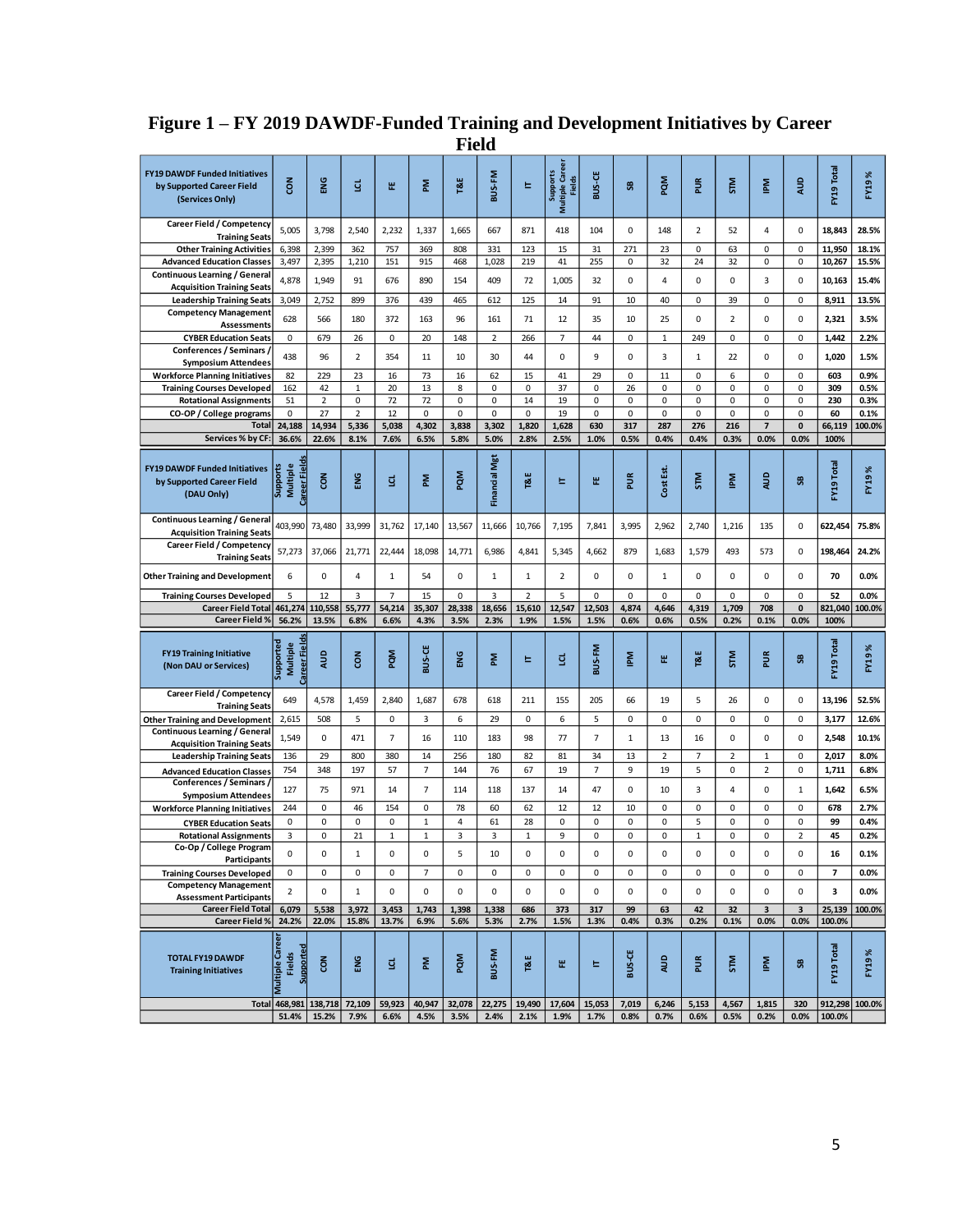## **Hiring**

Limited DAWDF funded hiring allows components to target hiring to critical skill and workforce shaping needs. In FY 2019, the DoD Services and component acquisition leaders used DAWDF to fund 718 new hires (94 percent of the planned 764) (Figure 2). These 718 new hires represented 5.5 percent of the 12,988 DoD new hires into the acquisition workforce in FY 2019. The new DAWDF funded hires consisted of 608 entry hires, 75 journeyman hires, 33 interns and 2 highly qualified experts (HQEs). The top three new hire career fields were Contracting, Engineering and Auditing accounting for 73.4 percent of total hires (64 percent in FY 2018). DAWDF new hires are funded for 2-3 years, before being transferred from DAWDF to other component funding (e.g., Operation & Maintenance). Transfers to new funding take place as planned by the DAWDF component on or before the end of the DAWDF funded hire period. While DAWDF funded new hires make up only just more than 5 percent of the total civilian AWF annual new hires, Figure 3 depicts the rebuilding of the workforce since FY 2008. Figure 4 depicts the successful reshaping and improved balancing of acquisition workforce year groups, using FY 2008 as a baseline. The improved balancing of year groups reflects better positioning of the mid-career workforce to succeed the senior career workforce of which 54,000 are eligible or will be eligible to retire within five years.

| <b>Acquisition Workforce</b>  |          |                |                  |          |              | Other<br><b>Defense</b> |              | %        |
|-------------------------------|----------|----------------|------------------|----------|--------------|-------------------------|--------------|----------|
| <b>Career Field</b>           |          | Navy   Army    | <b>Air Force</b> | DCAA     |              | <b>DCMA</b> Agencies    | <b>TOTAL</b> | of Total |
| <b>Contracting</b>            | 91       | 43             | 30               | 0        | 26           | 121                     | 311          | 43.3%    |
| <b>Engineering</b>            | 48       | 33             | 0                | 0        | 8            | 10                      | 99           | 13.8%    |
| <b>Auditing</b>               | $\Omega$ | 0              | $\Omega$         | 81       | 0            | 0                       | 81           | 11.3%    |
| Life Cycle Logistics          | 59       | 0              | $\Omega$         | $\Omega$ | $\mathbf{1}$ | $\mathfrak{p}$          | 62           | 8.6%     |
| <b>Financial Management</b>   | 26       | 1              | 10               | 0        | 0            | 3                       | 40           | 5.6%     |
| Program Management            | 9        | $\overline{2}$ | 0                | 0        | 0            | 25                      | 36           | 5.0%     |
| <b>Information Technology</b> | 9        | 4              | 10               | 0        | 0            | $\mathbf{1}$            | 24           | 3.3%     |
| Prod, Qual & Mfg.             | $\Omega$ | 0              | 0                | 0        | 20           | 3                       | 23           | 3.2%     |
| <b>Facilities Engineering</b> | 14       | 0              | 0                | 0        | 0            | 3                       | 17           | 2.4%     |
| <b>Industrial Property</b>    | $\Omega$ | 0              | 0                | 0        | 8            | 0                       | 8            | 1.1%     |
| <b>Cost Estimating</b>        | 4        | 0              | 0                | 0        | 0            | 3                       | 7            | 1.0%     |
| <b>Science and Technology</b> | $\Omega$ | 4              | $\Omega$         | $\Omega$ | 0            | 0                       | 4            | 0.6%     |
| <b>Test and Evaluation</b>    | 1        | 1              | 0                | 0        | 0            | $\overline{2}$          | 4            | 0.6%     |
| <b>Small Business</b>         | $\Omega$ | 0              | 0                | 0        | 0            | $\overline{2}$          | 2            | 0.3%     |
| <b>Purchasing</b>             | 0        | 0              | 0                | 0        | 0            | 0                       | 0            | 0.0%     |
| Other                         | $\Omega$ | 0              | $\Omega$         | 0        | 0            | 0                       | 0            | 0.0%     |
| FY 2019 Total                 | 261      | 88             | 50               | 81       | 63           | 175                     | 718          | 100%     |

**Figure 2 – DAWDF-Funded FY 2019 Component Hires**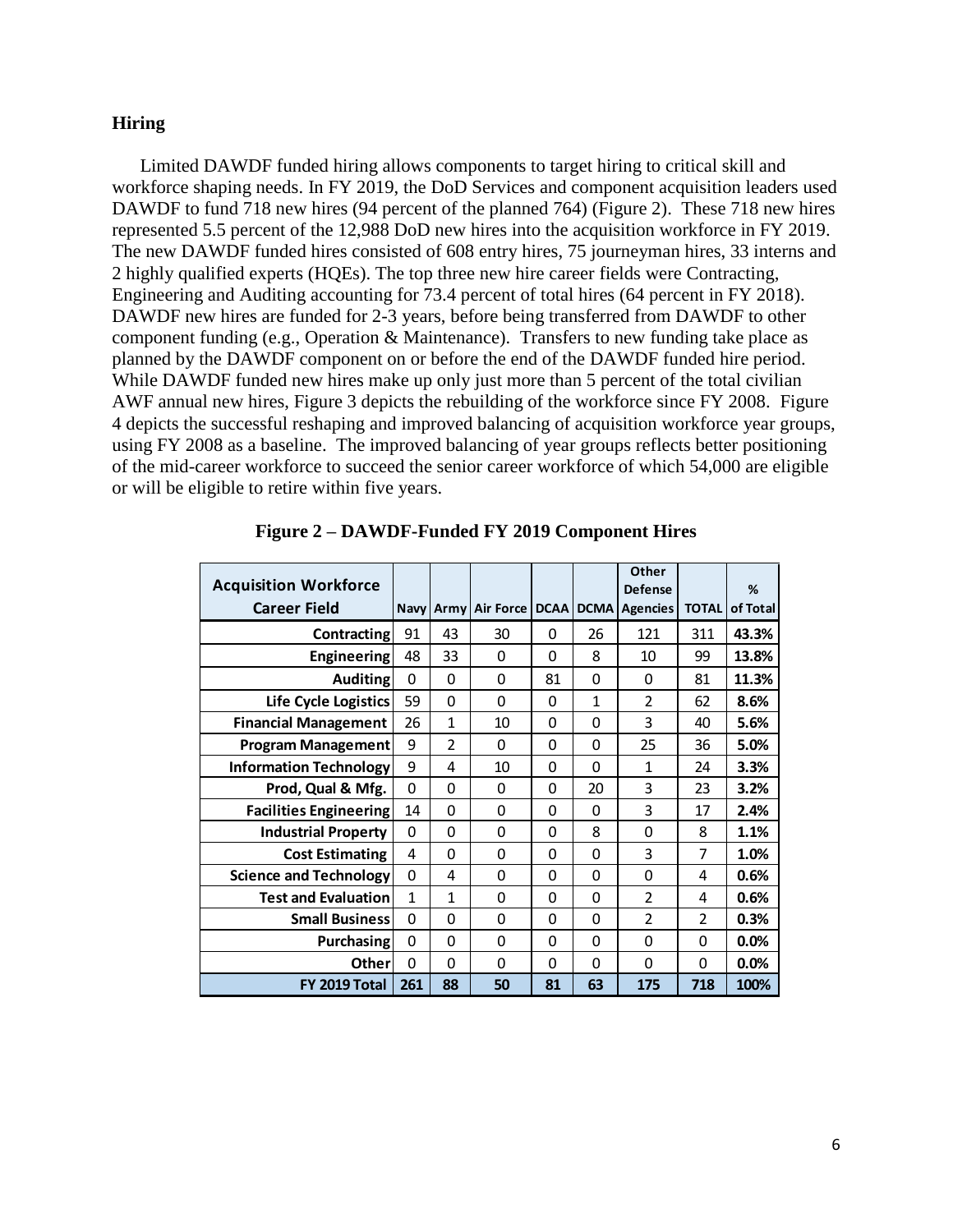

**Figure 3 – Defense Acquisition Workforce Size FY 2008 to FY 2019**



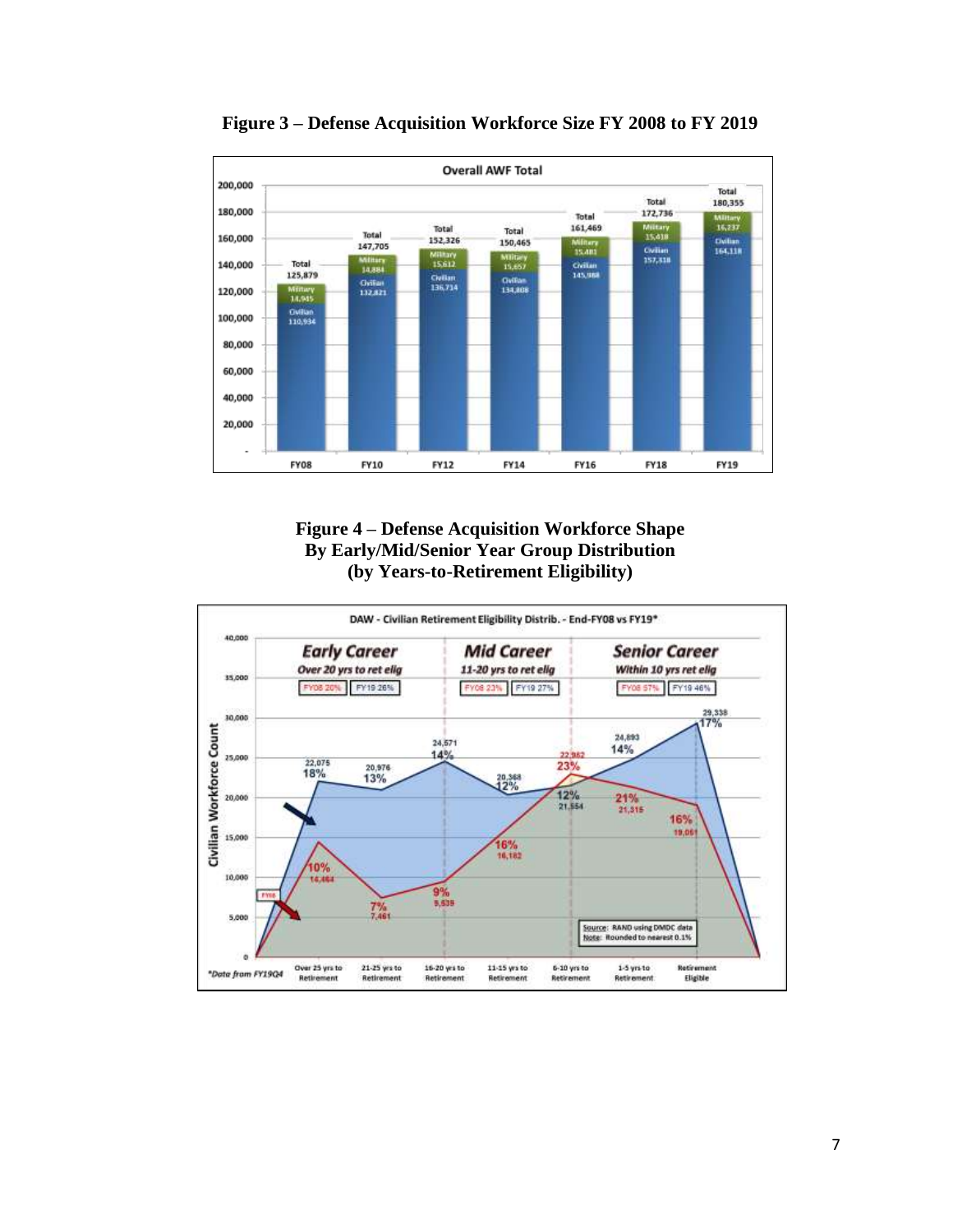## **Recruiting, Retention and Recognition (3Rs) Initiatives**

DoD components conducted 3,496 DAWDF-funded Recruiting, Retention and Recognition (R3) initiatives in FY 2019 (Figure 5). DAWDF provides acquisition managers incentive tools in an environment of improving economy and private sector competition for talent. Contracting as a functional area benefited from 1,206 total Recruiting, Retention and Recognition initiatives, representing 34.5 percent of total uses, followed by the Engineering career field at 33.4 percent (1,168 activities). Overall, retention incentives made up 25.4 percent of the total reported FY 2019 DAWDF-funded R3 activities. The Services reported a total of 2,996 DAWDF-funded Recruiting, Retention and Recognition (R3) activities in FY 2019. Army, Navy and Air Force conducted 68.8 percent of the Services R3 activities in two career fields: Engineering (1,091) and Contracting (971). The Services also used DAWDF for 585 recruiting incentives (non-Student Loan) and 1,245 Student Loan Repayments (628 for recruiting, 617 for retention). Additionally, the Services reported 189 university/career fair/hiring event visits funded by DAWDF. The National Geospatial Intelligence Agency (NGA), National Security Agency (NSA) and the Defense Intelligence Agency (DIA) used DAWDF for retention incentives to mitigate the risk associated with the loss of critically trained and experienced contracting workforce members.

 Partially attributed to the improved economy through 2019, DoD acquisition workforce attrition has increased overall and in each of the early, mid-level and senior career groups. In FY 2008, attrition overall was 8.4 percent and averaged 6.7 percent from FY 2012 through FY 2017. However attrition increase to 7.1 percent in FY 2018 and 7.7 percent in FY 2019, with increases observed in the engineering and other technical career fields. Again, the increases are taking place in all career groups and expected during a period of improved economic conditions.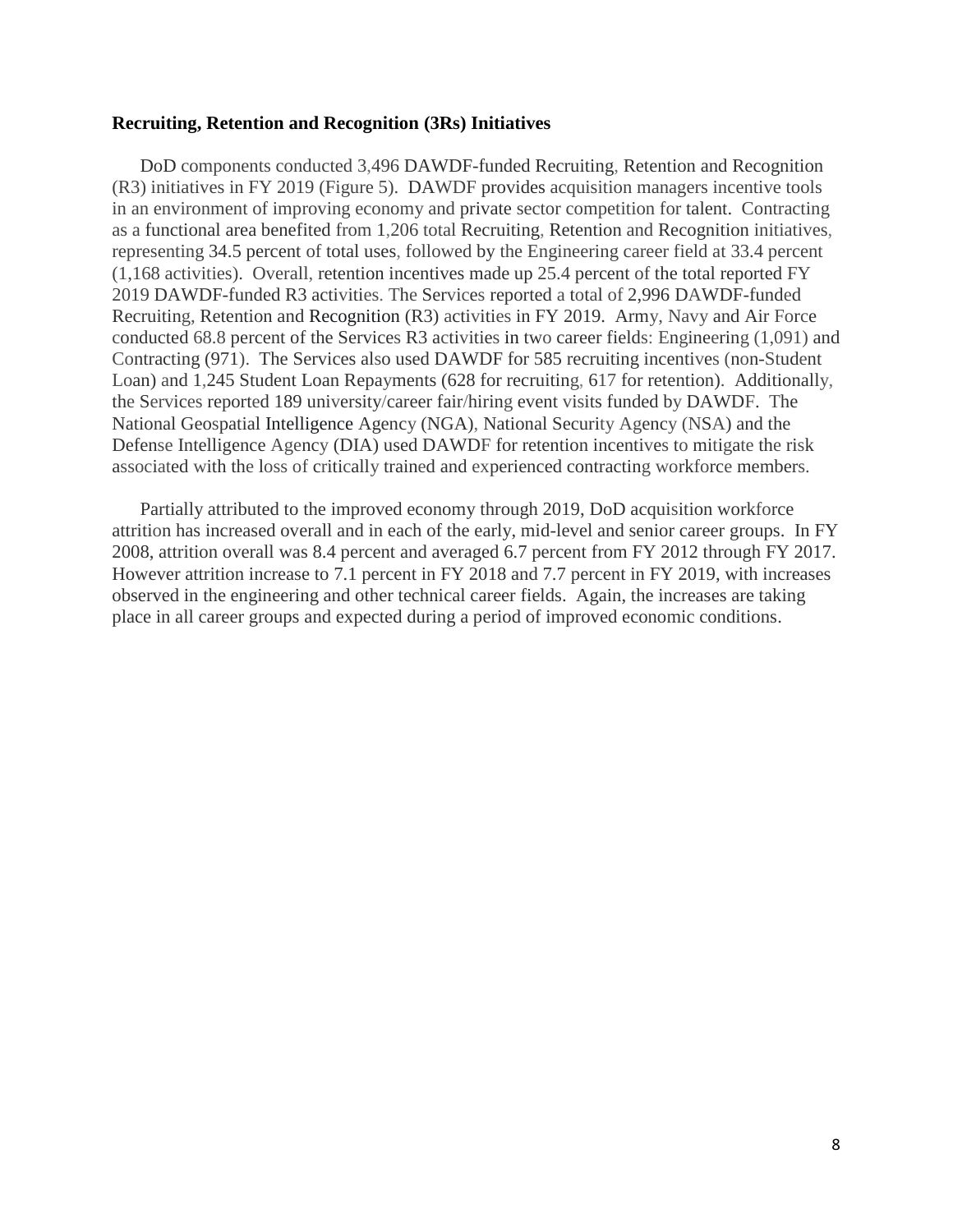|                                                                                                                   |                |                |                                      |                                              |                   |                | пппан          | w                      |                |                  |                            |                            |                                     |                      |                            |                          |                |                                           |                        |
|-------------------------------------------------------------------------------------------------------------------|----------------|----------------|--------------------------------------|----------------------------------------------|-------------------|----------------|----------------|------------------------|----------------|------------------|----------------------------|----------------------------|-------------------------------------|----------------------|----------------------------|--------------------------|----------------|-------------------------------------------|------------------------|
| <b>FY19 DAWDF Recruitment,</b><br><b>Retention, Recognition Activities</b><br>(A  )                               | č              | ENG            | Supports Multiple<br>Career Fields   | 쁥                                            | ΣĀ                | Е              | $\overline{a}$ | BUS-FM                 | T&E            | MDd              | BUS-CE                     | <b>STM</b>                 | gua                                 | <b>Md</b>            | ã                          | $\mathbf{s}$             | FY19 Total     | FY19%                                     | FY18 Total             |
| <b>Student Loan Repayment,</b><br><b>Retention, Number Paid</b>                                                   | 351            | 167            | 0                                    | 25                                           | 5                 | 16             | 46             | 16                     | 6              | $\overline{4}$   | $\overline{7}$             | 13                         | 0                                   | 0                    | $\mathbf 0$                | $\mathbf 0$              | 656            | 18.8%                                     | 675                    |
| Other                                                                                                             | 93             | 397            | 15                                   | 47                                           | 0                 | 29             | 6              | 5                      | 19             | $\overline{2}$   | 25                         | 11                         | $\overline{2}$                      | 0                    | $\pmb{0}$                  | $\mathbf 0$              | 651            | 18.6%                                     | 361                    |
| <b>Student Loan Repayment,</b><br><b>Recruiting, Number Paid</b>                                                  | 55             | 439            | 14                                   | 23                                           | $\pmb{0}$         | 10             | 6              | 1                      | 21             | $\mathbf{1}$     | 11                         | $\overline{7}$             | $\mathbf{1}$                        | 0                    | 0                          | $\mathbf 0$              | 589            | 16.8%                                     | 453                    |
| <b>University/Career Fair/Hiring Event</b><br><b>Visits</b>                                                       | 285            | 51             | 34                                   | 43                                           | 84                | 21             | 18             | 28                     | $\overline{2}$ | 14               | 0                          | $\overline{4}$             | 0                                   | 5                    | 0                          | $\mathbf 0$              | 589            | 16.8%                                     | 9                      |
| <b>Recognition Awards, Number Paid</b>                                                                            | 39             | 54             | 158                                  | 8                                            | $\overline{4}$    | $\mathbf 0$    | 5              | $\Omega$               | 0              | $\mathbf{1}$     | 5                          | $\mathbf 0$                | $\Omega$                            | 0                    | 0                          | $\mathbf 0$              | 274            | 7.8%                                      | 381                    |
| Retention Incentive, Number Paid                                                                                  | 119            | $\overline{7}$ | $\mathbf{1}$                         | 38                                           | $\overline{3}$    | 24             | 4              | 11                     | 24             | $\Omega$         | $\Omega$                   | $\overline{2}$             | $\Omega$                            | $\Omega$             | $\Omega$                   | $\Omega$                 | 233            | 6.7%                                      | 233                    |
| <b>Recruiting Incentives, Number Paid</b>                                                                         | 163            | 0              | 0                                    | 0                                            | 28                | 6              | 0              | 0                      | $\mathbf 0$    | $\mathbf 0$      | 0                          | $\mathbf 0$                | 0                                   | 0                    | $\mathbf 0$                | $\mathbf 0$              | 197            | 5.6%                                      | 1123                   |
| Relocation Incentives, Number Paid                                                                                | 41             | 3              | $\mathbf 0$                          | 3                                            | 52                | $\mathbf 0$    | $\mathbf{1}$   | 3                      | $\mathbf 1$    | $\mathbf 0$      | $\mathbf{1}$               | $\mathbf{1}$               | 0                                   | 0                    | $\mathbf 0$                | $\mathbf 0$              | 106            | 3.0%                                      | 72                     |
| <b>PCS - First Duty Station Moves,</b><br><b>Number Paid</b>                                                      | 38             | 28             | 0                                    | $\overline{4}$                               | 0                 | 5              | 3              | 11                     | 0              | 9                | 0                          | 1                          | 0                                   | 0                    | 0                          | $\mathbf 0$              | 99             | 2.8%                                      | 21                     |
| PCS - Partial, Number Paid                                                                                        | 15             | 20             | 3                                    | $\overline{7}$                               | $\pmb{0}$         | $1\,$          | $\mathbf 0$    | 5                      | 0              | 17               | 0                          | $\mathbf 0$                | $\overline{4}$                      | 0                    | $\pmb{0}$                  | $\pmb{0}$                | 72             | 2.1%                                      | 33                     |
| <b>Marketing Materials Purchase</b><br>Number                                                                     | $\overline{7}$ | $\overline{2}$ | 10                                   | 3                                            | $\mathsf 0$       | $\mathbf 0$    | 0              | 0                      | $\mathbf 0$    | 3                | 0                          | 0                          | 0                                   | 0                    | 0                          | $\mathbf 0$              | 25             | 0.7%                                      | 11                     |
| PCS - Full, Number Paid                                                                                           | $\mathbf 0$    | 0              | $\mathbf 0$                          | 0                                            | $\pmb{0}$         | $\mathbf 0$    | 0              | 0                      | 5              | 0                | 0                          | 0                          | 0                                   | 0                    | 0                          | 0                        | 5              | 0.1%                                      | 18                     |
| FY19 DAWDF Recruit, Retention and<br><b>Recognition Activities Total</b>                                          | 1206           | 1168           | 235                                  | 201                                          | 176               | 112            | 89             | 80                     | 78             | 51               | 49                         | 39                         | $\overline{7}$                      | 5                    | $\pmb{0}$                  | $\mathbf{0}$             | 3496           | 100%                                      | 3390                   |
| <b>FY19 DAWDF Recruit, Retention and</b><br><b>Recognition Activities %</b>                                       | 34.5%          | 33.4%          | 6.7%                                 | 5.7%                                         | 5.0%              | 3.2%           | 2.5%           | 2.3%                   | 2.2%           | 1.5%             | 1.4%                       | 1.1%                       | 0.2%                                | 0.1%                 | 0.0%                       | 0.0%                     | 100.0%         |                                           |                        |
| <b>Services FY19 DAWDF Recruiting,</b><br><b>Retention and Recognition</b>                                        | č              | ENG            | 뿐                                    | <b>Career Fields</b><br>Multiple<br>Supports | ΣÑ                | <b>BUS-FM</b>  | Е              | ਭੁ                     | T&E            | <b>MDd</b>       | BUS-CE                     | <b>STM</b>                 | <b>Mdi</b>                          | ã                    | <b>S</b>                   | æ                        | FY19 Total     | $\boldsymbol{\mathcal{S}}$<br><b>FY19</b> | FY18 Total             |
| Navy                                                                                                              | 845            | 153            | 147                                  | 0                                            | 70                | 33             | 13             | 36                     | 3              | 36               | 3                          | 16                         | 3                                   | 0                    | 0                          | $\mathbf 0$              | 1358           | 45.3%                                     | 650                    |
| <b>Air Force</b>                                                                                                  | 92             | 566            | 35                                   | 168                                          | 66                | 42             | 36             | 4                      | 56             | $\mathbf 0$      | 28                         | 8                          | 0                                   | $\Omega$             | 0                          | $\Omega$                 | 1101           | 36.7%                                     | 407                    |
| Army                                                                                                              | 154            | 252            | 0                                    | 5                                            | 15                | 11             | 30             | 37                     | 10             | 8                | $\overline{a}$             | 11                         | $\Omega$                            | $\Omega$             | $\Omega$                   | $\Omega$                 | 537            | 17.9%                                     | 519                    |
| <b>Total (Services Only)</b>                                                                                      | 1091           | 971<br>32.4%   | 182<br>6.1%                          | 173<br>5.8%                                  | 151<br>5.0%       | 86<br>2.9%     | 79<br>2.6%     | 77<br>2.6%             | 69<br>2.3%     | 44<br>1.5%       | 35<br>1.2%                 | 35<br>1.2%                 | $\overline{\mathbf{3}}$<br>0.1%     | $\mathbf{0}$<br>0.0% | $\mathbf{0}$<br>0.0%       | $\mathbf{0}$<br>0.0%     | 2996<br>100.0% | 100.0%                                    | 1576                   |
| % (Services Only)                                                                                                 | 36.4%          |                |                                      |                                              |                   |                |                |                        |                |                  |                            |                            |                                     |                      |                            |                          |                |                                           |                        |
| <b>Top Defense Agencies and Others</b><br>FY19 Recruiting, Retention and<br><b>Recognigition DAWDF Activities</b> | <b>S</b>       | ENG            | Career Field<br>Multiple<br>Supports | ΣĀ                                           | Е                 | <b>PQM</b>     | ᄛ              | BUS-FM                 | <b>QUA</b>     | <b>STM</b>       | <b>BUS-CE</b>              | 뎥                          | 뿐                                   | T&E                  | ã                          | æ                        | FY19 Total     | $\boldsymbol{\mathcal{S}}$<br>FY19        | FY <sub>18</sub> Total |
| <b>NGA</b>                                                                                                        | 134            | 5              | 0                                    | 12                                           | 24                | $\Omega$       | 0              | $\mathbf{1}$           | 0              | 0                | $\mathbf{1}$               | $\mathbf 0$                | 3                                   | 0                    | 0                          | 0                        | 180            | 6.3%                                      | 631                    |
| <b>DCMA</b>                                                                                                       | 12             | 18             | 42                                   | 0                                            | $\mathbf{1}$      | 13             | 0              | $\mathbf 0$            | 0              | 5                | 0                          | $\overline{4}$             | $\mathbf 0$                         | 0                    | $\pmb{0}$                  | 0                        | 95             | 3.3%                                      | 97                     |
| SOCOM                                                                                                             | 17             | 9              | 11                                   | 36                                           | $\pmb{0}$         | $\mathbf 0$    | $\overline{7}$ | $\overline{7}$         | 0              | $\pmb{0}$        | $\mathbf 0$                | $\mathbf 0$                | $\mathbf 0$                         | 0                    | $\pmb{0}$                  | $\mathbf 0$              | 87             | 3.0%                                      | 123                    |
| <b>MDA</b>                                                                                                        | $\mathbf 0$    | 45             | 0                                    | 0                                            | $\mathbf{1}$      | 3              | 4              | $\overline{2}$         | 0              | $\mathbf 0$      | $\overline{3}$             | $\mathbf 0$                | 0                                   | $\mathbf{1}$         | 0                          | $\mathbf 0$              | 59             | 2.0%                                      | 49                     |
|                                                                                                                   |                |                |                                      |                                              |                   |                |                |                        |                |                  |                            |                            |                                     |                      |                            |                          |                |                                           |                        |
| <b>Others (Non-Services)</b><br><b>Non-Services Total</b>                                                         | 72<br>235      | $\Omega$<br>77 | $\Omega$<br>53                       | $\overline{2}$<br>50                         | $\mathbf 0$<br>26 | $\Omega$<br>16 | $\Omega$<br>11 | $\Omega$<br>${\bf 10}$ | 5<br>5         | $\mathbf 0$<br>5 | $\Omega$<br>$\overline{a}$ | $\Omega$<br>$\overline{a}$ | $\Omega$<br>$\overline{\mathbf{3}}$ | 0<br>$\mathbf{1}$    | $\mathbf 0$<br>$\mathbf 0$ | $\Omega$<br>$\mathbf{0}$ | 79<br>500      | 2.7%<br>17.4%                             | 914<br>1814            |

# **Figure 5 – DoD DAWDF Funded FY 2019 Recruiting, Retention, and Recognition Initiatives**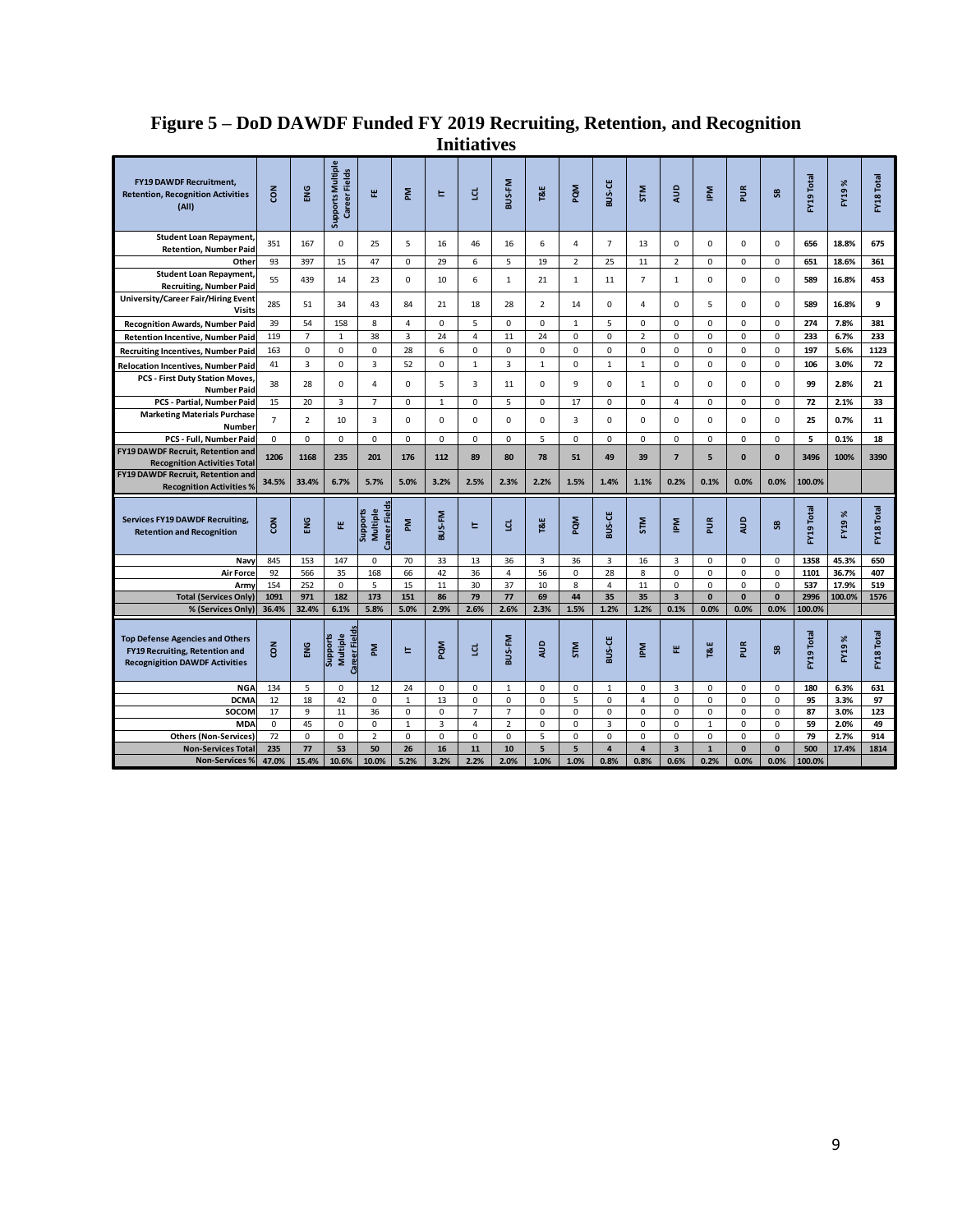

# **Figure 6 – Recent DoD Acquisition Workforce Attrition FY 2017 through FY 2019**

Defense Acquisition Workforce Attrition. (Civilian) (FY17Q4, FY18Q4, FY19Q4)(by Career Lifecycle Group)

# **3. FY 2019 DAWDF Highlights:**

 The following are FY 2019 DAWDF highlights from the Services, major Defense Agencies, and the Defense Acquisition University.

# **Department of the Army Highlights**

The Army met 100 percent of its DAWDF Program objectives by executing 97.5 percent of its planned funding. The remaining 2.5 percent is committed to bi-weekly payouts of its Student Loan Repayment Program and thereby unavailable for other purposes. Final breakdown of Army FY 2019 DAWDF execution was 45 percent of funding for Line 1, Training and Development requirements, 35 percent for Line 7 Hiring requirements, 14 percent for Line 2 Management Support requirements, and 6 percent executed or committed for Recruiting, Retention, and Recognition requirements. Additionally, the following outcomes were achieved using these resources by Line item.

# **Army Training and Development:**

Through DAWDF, the Army provided training opportunities to over 30,000 of its 42,000 plus member acquisition workforce. The focus of all of the training was to improve the readiness of the people tasked with developing, designing, testing, fielding, and supporting our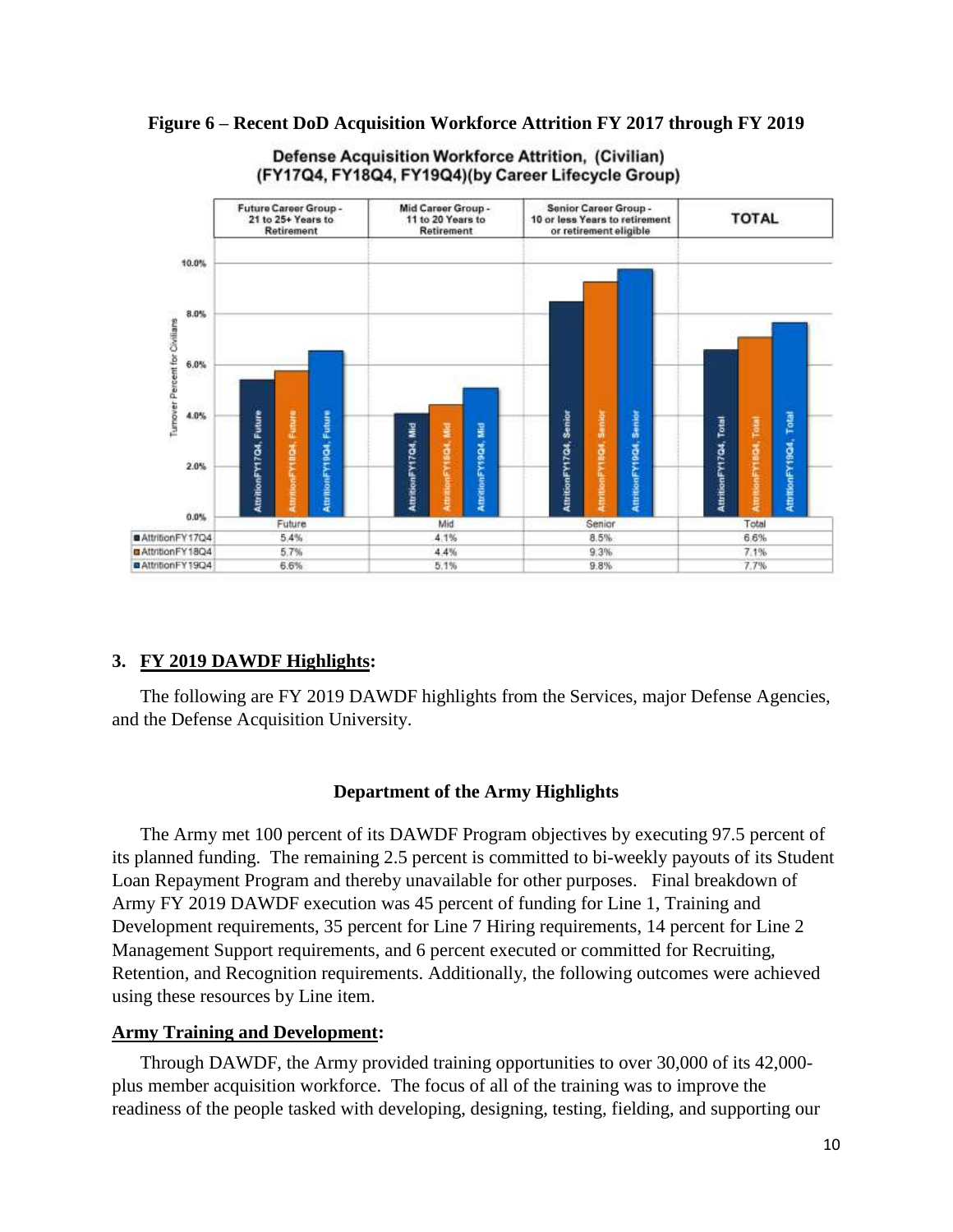modernization programs and our eight cross functional teams that strive to increase the speed of delivery for new capabilities in the hands of our soldiers. DAWDF enabled nearly 1,000 members to graduate from Emerging Enterprise Leader (EEL), Acquisition Leadership Challenge Program, Director's Development Program in Leadership (DDPL), and various critical thinking programs to develop the leadership skills of current or future leaders and to support succession planning initiatives. DAWDF also funded attendance of over 3,300 people for advanced education classes typically in critical technological areas directly related to our Army's Modernization efforts for Engineering, Manufacturing, and Test and Evaluation disciplines. Over 500 personnel completed cybersecurity training directly related to hardening the system attached to our networks better ensuring operational availability of those systems in a contentious threat environment. DAWDF also supported Contracting Mobile Teams to apply a "train the trainer" approach to enhance the Contingency Contracting capability of our formations as they prepare for or are in combat zones.

# **Management Support**

This line of funding supported various enterprise-wide, foundational programs critical to the operations, maintenance, support, execution and reporting of the Defense Acquisition Workforce Improvement Act (DAWIA) requirements and the 42,000 workforce members. The following are the primary systems and programs supported through DAWDF:

**Human Capital Strategic Plan Support (HCSP).** The Army Acquisition Workforce (AAW) HCSP is the Army Director Acquisition Career Management's Office (DACM) business plan for how to increase the AAW's readiness through refinement and sustainment of programs, projects, and initiatives aligned to the five Human Capital Strategic Plan (HCSP) Goals. Its primary focus was to improve the enterprise capabilities to train, develop, recruit, hire, retain, and support all 42,000-plus AAW members. The outcome and deliverables include, but are not limited to, A) Strategy, Workshop and Meeting Facilitation; B) Program Integration; C) Program Assessments; D) Benchmarking and Best Practices; E) Process Improvement; F) Outreach and Communication; G) Scorekeeping, Dashboarding, and Measurement to include data analytics; and H) Coaching and Mentoring.

**Career Acquisition Management Portal (CAMP) / Career Acquisition Personnel and Position Management Information System (CAPPMIS).** DAWDF supported the development of an acquisition career management tool (Career Acquisition Management Portal-CAMP and the Career Acquisition Personnel and Position Management Information System-CAPPMIS) to meet congressional-mandated reporting requirements. It captures vital information on the training, education, skills, certification, and roles of every acquisition workforce member and is the transactional data system used by every acquisition workforce member to review the Acquisition Career Record Brief, update their Individual Development Plan (IDP), to complete their Senior Rater Potential Evaluation (SRPE) and manages those they supervise, apply for centrally selected enterprise-wide developmental opportunities, utilize the reporting features to mine Command or Career Field data, and to manage and receive Acquisition Certification.

**Army Internet Training Application System (AITAS)** is a critical operating system in meeting the Defense Acquisition University (DAU) training requirements for the 42,000-member acquisition workforce and is used for position certification, career development, cross functional,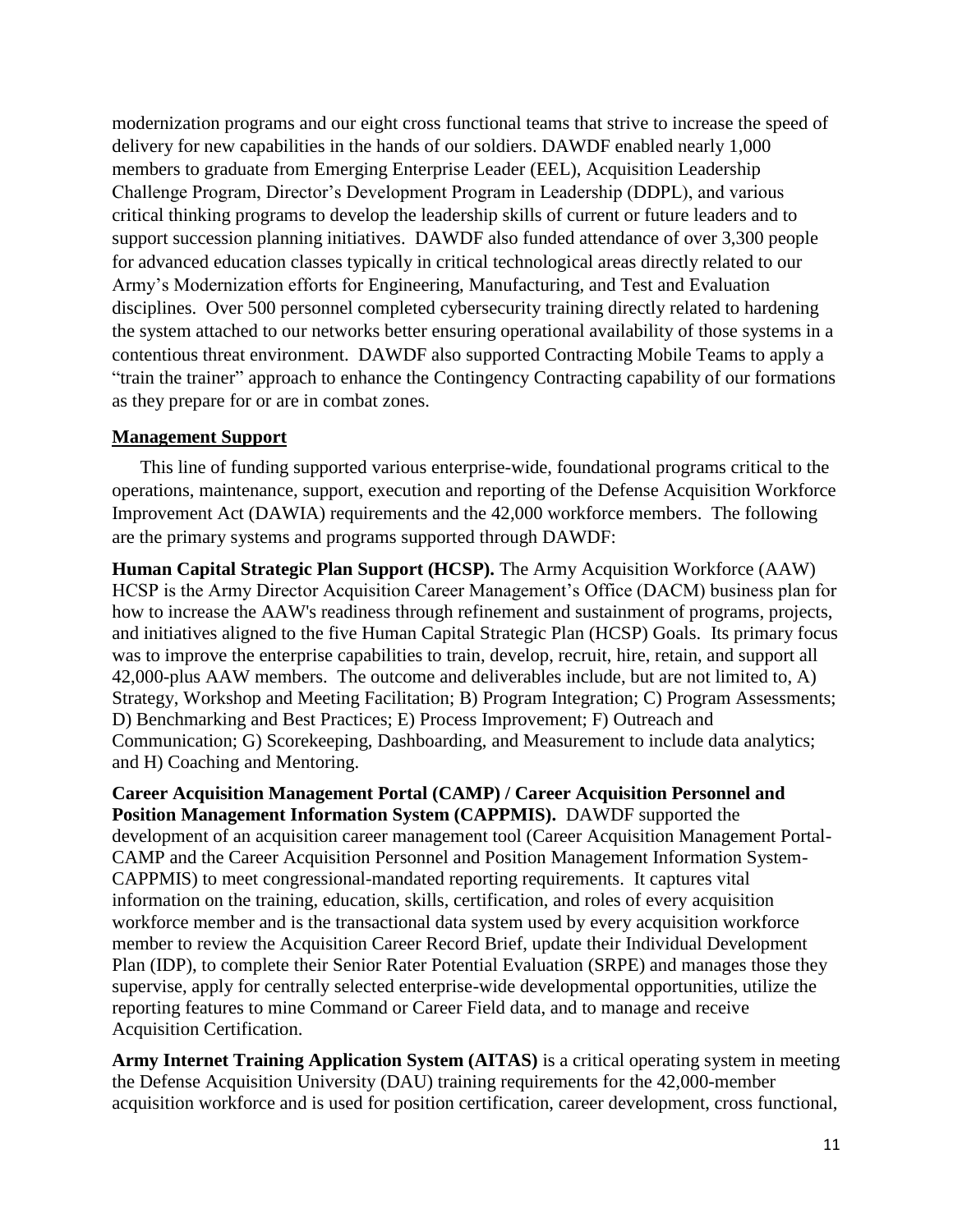and continuous learning training. ATRRS/AITAS is used to schedule statutory and career development training for everyone in the Army Acquisition Workforce (AAW). It is also used to fund training (when applicable), manage our training budget, identify and sanction no shows and attritions, and maintain training records for the AAW.

**Talent Management Pilot:** DAWDF supported Talent Management Pilot Initiatives, which include but are not limited to: Post-Utilization of Project/Product Directors, Project/Product Managers, Senior Enterprise Talent Management Senior Service College and Senior Service College - Fellowship selectees, development of an onboarding and supervisory training initiative which includes outreach, development of a Professional Development to Deputy Program Executive Officer talent program, development of a coaching program for aspiring senior AAW members, and development of a Talent Management database. Work on these pilots helped to enable the creation and delivery of a synchronized acquisition workforce talent identification and management process, which builds on the best practices of our Army officer talent management program.

**Recruiting and Sustainment Center of Excellence Pilot**. DAWDF supported the AAW Hiring Cell, which has responsibility for internal and external recruitment actions, to include noncompetitive actions, for designated Acquisition Demonstration Project (AcqDemo) positions. The AAW Hiring Cell manages human resources (HR) life-cycle work from Classification and receipt of the Request for Personnel Action (RPA) to Tentative Job Offer (TJO). The goal was to reduce to the time to hire from over 100 days to 60 days or less to capture ensure hire of highly qualified candidates.

**Strategic Communications.** DAWDF expanded support through the existing AAW HCSP Implementation contract including communications support related to the AAW HCSP. This support enhanced the outreach and engagement support, developed publications and job aids, managed social media tools, developed and managed a DACM Office strategic communications plan available to every Army acquisition member.

**Predictive Resource Staffing Model (PRSM)**. PRSM provided each Army Acquisition functional office (Program Management (PM), Contracting, Research & Development (R&D), Test & Engineering (TEST), and Logistics (LOG)) a mechanism to support management of civilians to workload and determine future skill requirements for the Acquisition Workforce. DAWDF was used to upgrade PRSM to Version 2 providing enhanced capabilities, refined predictive capabilities, enhanced model predictions (competencies, etc.) and additional reports generated for senior leaders to show acquisition workforce requirements.

# **Recruiting, Retention, and Recognition**

Our most popular and effective program is our Student Loan Repayment Program (SLRP). Using DAWDF, we are able to address early to mid-career attrition challenges by providing up to \$10,000 per person. In FY 2019, 442 recipients accepted the SLRP benefit and incurred a three year Continuing Service Agreement. The Army targeted critical career fields that were experiencing higher than average losses. Consistent application of this approach has led to higher retention and evidence by reduced numbers of losses of mid-career talent.

At the enterprise level, the Army DACM Office supports the DoD level of recognition of the workforce through the Defense Acquisition Workforce Individual Achievement Award, the Defense Acquisition Workforce Development Innovation Award, the David Packard Excellence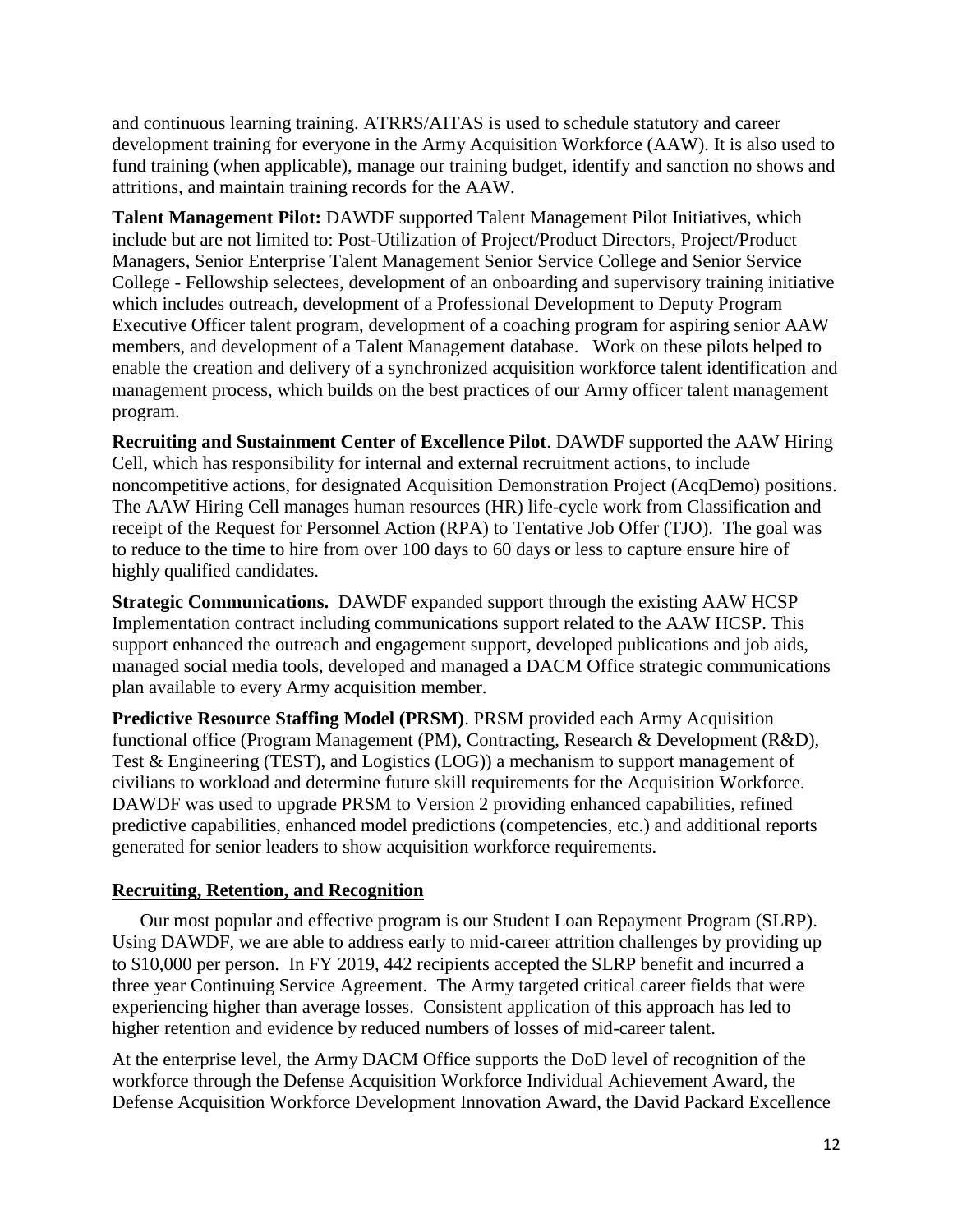in Acquisition Award, the Should Cost and Innovation Award, the Secretary of Defense Product Support Manager (PSM) Award, and the Secretary of Defense Performance-Based Logistics (PBL) Award. All of these awards are highly sought after awards as they recognize the best of our collective capabilities.

#### **Hiring - Sustainment**

The Army and DAWDF also supported the hiring of 60 entry-level personnel and 28 journeymen, predominantly in the Contracting and Engineering career fields. These hires were to fill critical shortages and to offset the attrition whether mid-career for Contracting personnel or late-career for Engineering personnel. By policy, the Army also sustains the prior year's hiring for up to two years total. This is vital to ensure the organizations with the requirements have a permanent authorization established and able to be filled. In FY19, the Army sustained funding for nearly 200 personnel. Over time, these organization are expected to transition these Temp/Term employees into Permanent hires. This hiring flexibility enables the Army to be responsive to changing mission requirements especially for hard-to-find careers.

#### **Department of Navy (DON) Highlights**

DAWDF has enabled the training, recruitment, advancement and retention of many of the highly specialized personnel that comprise the DON AWF. In FY 2019, DAWDF funded \$143.2 million to 14 Navy entities and realized an obligation rate of 99 percent.

The Department of the Navy (DON) continues to use the DAWDF to develop and train, reward and retain, and recruit and hire its Acquisition Workforce (AWF) in alignment with the Department of the Navy AWF Strategic Objective to Build a Workforce to "Compete and Win". A highly educated, highly skilled, and experienced acquisition professionals is key to providing the warfighters the products they need for success. For the DON, having the right people, in the right job, at the right time translates to effective and efficient execution, delivering the finest warfighting capability in the world at an affordable price.

The AWF requires professional and technical excellence to deliver the DON's complex and highly technical war-fighting capability. To achieve that goal, the DON leveraged DAWDF to increase professional and technical excellence in all career fields through, but not limited to advanced degrees, training certifications, job rotations including with our industry partners, and "hands-on" experiences.

**Navy Training and Career Development**: Training and career development is key to providing opportunities to strengthen and advance an employee's knowledge in their chosen acquisition career field. DAWDF allows commands to provide its AWF strategic and development priorities to "Compete and Win." Highlights of DAWDF-funded Training and Development opportunities and initiatives in FY 2019 include:

**Assistant Secretary of the Navy for Research, Development, and Acquisition (ASN(RD&A)) Acquisition War Rooms.** ASN(RD&A) Acquisition War Rooms operations, include the Program Manager's Workshop. This Workshop provided a unique perspective of the naval acquisition history to program managers and facilitated scenario-based acquisition Team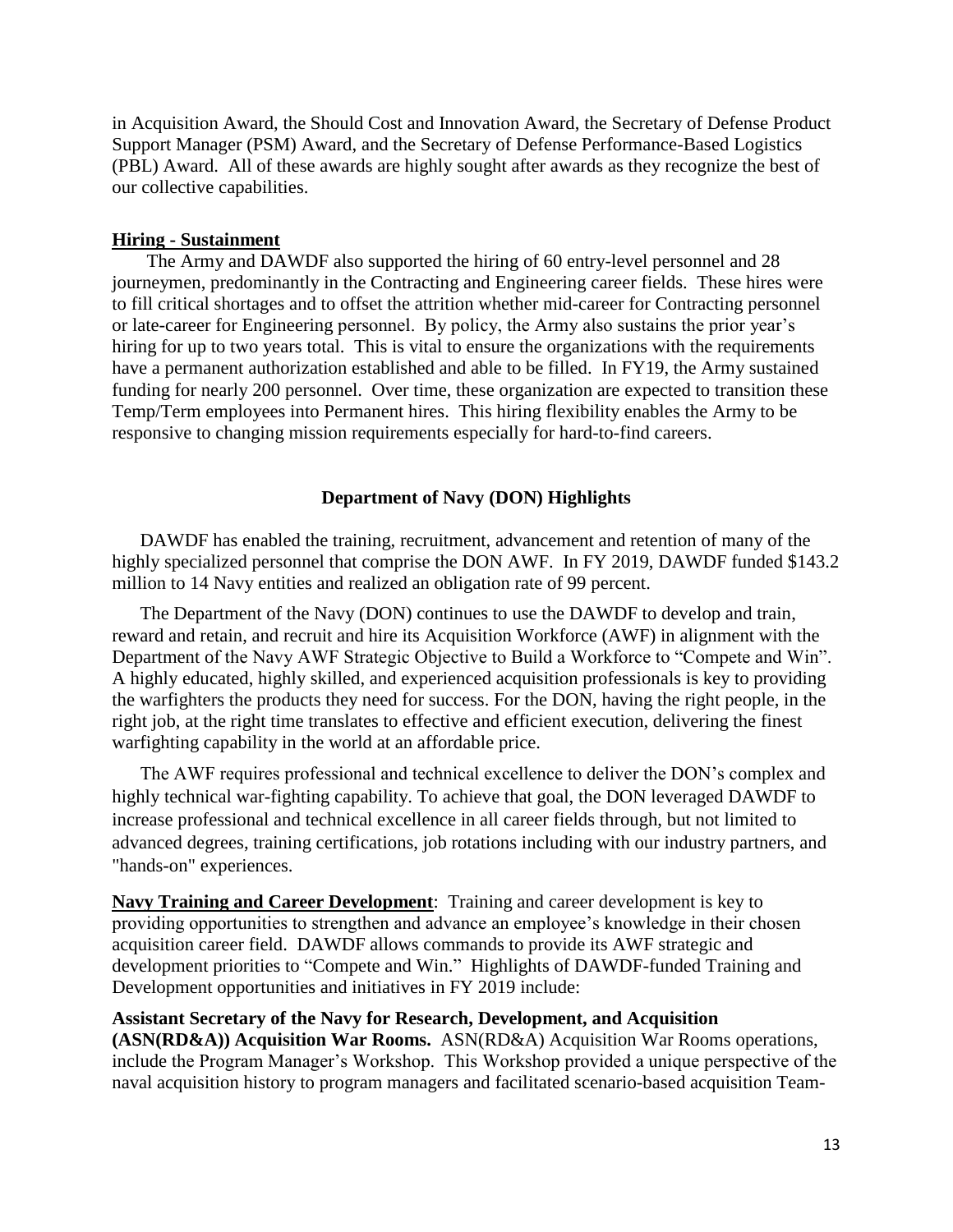of-Teams training and workshops. The workshop environment provided just-in-time training and mission assists to program teams through war rooms.

**Leadership Training and Program.** DAWDF supported 200 Navy participants, including Senior Executives, Major Program Managers and personnel that support Major Programs, to Executive Education courses at the University of Virginia Darden Business School, University of North Carolina Kenan-Flagler Business School, the Federal Executive Institute (Leadership for a Democratic Society), and Naval Senior Leaders Seminar.

**Cybersecurity.** Cybersecurity training continues to be a key focus in today's world and is considered an investment in the workforce. The US Marine Corps (USMC) was able to successfully procure and provide onsite and individual training for nearly 2,000 acquisition professionals. NAVAIR and NAVWAR utilized the Navy Cybersecurity Risk Management Framework (RMF) computer-based training with over 40 courses delivered and over 1,800 students trained. Additionally, NAVWAR successfully purchased and provided Cyber Security training to over 1,000 employees with a primary focus on courses in Cloud Security, Web Application Security, and Software Architecture for Security.

**Analytics Training.** Additional training included Cloud services to provide capabilities designed to provide easy, scalable access to applications, resources and services that can amplify the workforce's capabilities. DAWDF funded Data-Science and Data-Driven training of the theories and application of machine learning, including focusing on expanding the computers' ability to learn without requiring explicit programming. DAWDF provided training in Design Thinking, which enhances the workforce ability to critically think through complex issues and take a usercentric approach that facilitates innovation, differentiation, and a competitive advantage in the workplace. DAWDF also funded development in Model-Based System Engineering to increase efficiency and reduce acquisition costs, and in artificial intelligence (AI) and machine learning to demonstrate capabilities such as swarm technology to distract ground-based counter-Unmanned Aerial Systems.

**Naval Supply Systems Command (NAVSUP).** Life cycle logistics, the largest career field at NAVSUP, is focused on enhancing supply chain total asset visibility, strategic positioning of assets and operational effectiveness. DAWDF enabled NAVSUP to send AWF members to the Pennsylvania State University Executive Programs in Supply Chain Management. These topranked supply chain programs provide the AWF the opportunity to obtain a professional certificate and learn fundamental supply chain skills. These skills spawn innovative thinking along with knowledge of technologies aimed at optimal supply chain distribution and analysis through evaluation of current business processes while comparing to relevant industry examples. The return on investment is realized in decreased customer wait time, lower storage and transportation costs, and maximized forward combat capabilities at a lower total ownership cost.

**Naval Air Systems Command (NAVAIR).** Through DAWDF, NAVAIR's College of Test and Evaluation was able to offer seven Capabilities Based Test and Evaluation courses as a Cohort Program to enhance and improve test planning and test reporting. NAVAIR also sponsored several leadership programs including: Leading and Managing in the Twenty-First Century; Driving Performance and Accountability in the Twenty-First Century; Communicating to Engage and Influence: Leading the Twenty-First Century Team; and Critical Thinking for Supervisors and Managers. Programs such as these sustain required capacity and reduce skill gaps associated with mission critical acquisition functions and improve development of future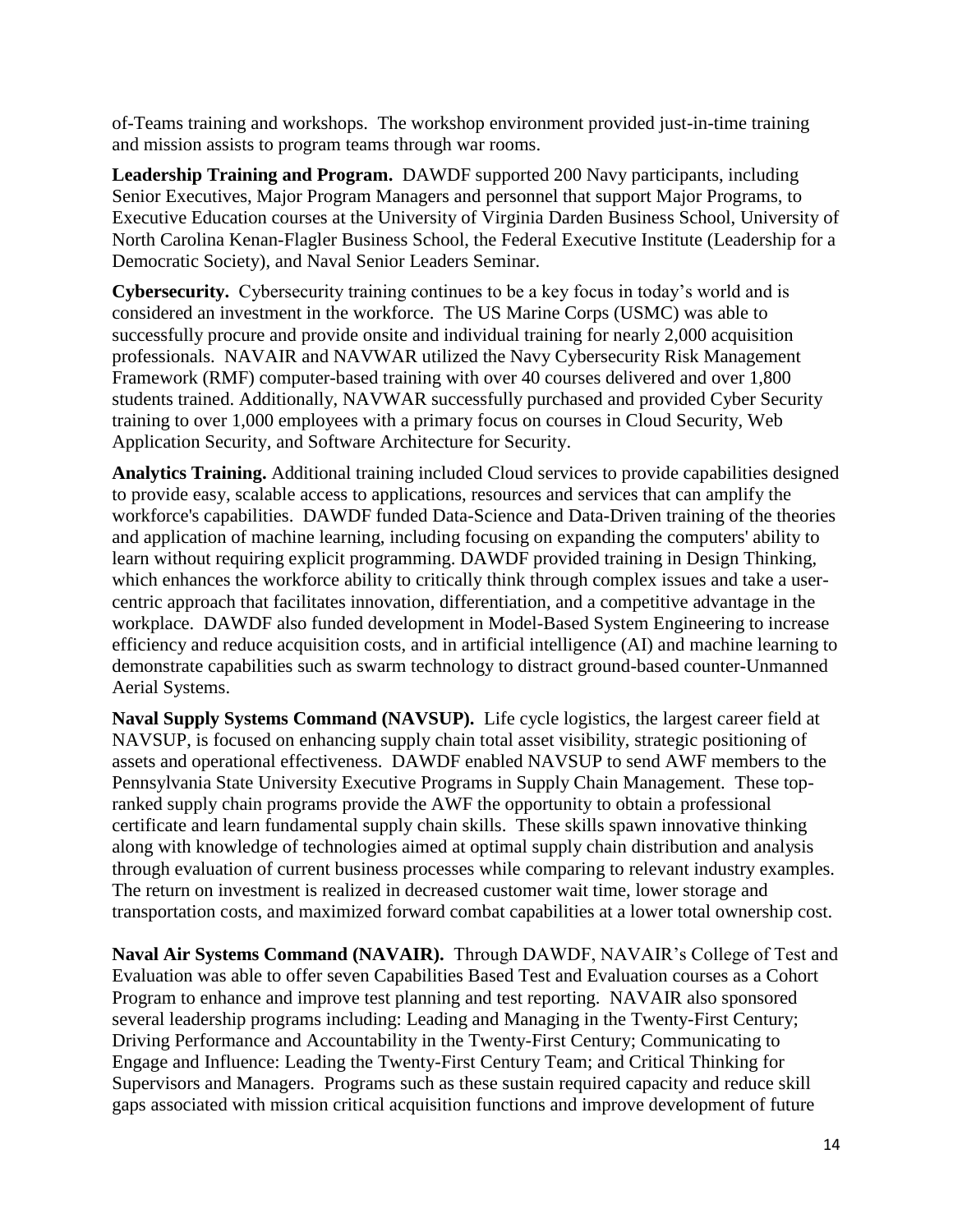leaders throughout the career lifecycle. NAVAIR also utilized funding for the Leadership Orientation and Foundational Training (LOFT) courses, The Global Perspective Seminar (GPS), Navy Capitol Hill Workshop (NCHW) and Washington Arena Seminar (WAS) courses.

# **Other DON Training and Development Highlights:**

- DAWDF funded Mentor Programs at several Commands, which included a facilitated process that matches personnel to acquisition professional mentors, formal mentoring training, stretch assignments, skills training events, an electronic tracking system, and clearly defined goals for measuring success.
- DAWDF sponsored AWF attendance at the National Defense University (NDU) Joint Operational Contract Support (OCS) Planning and Execution Course, a joint certified, nine-day, Mobile Training Team (MTT) delivered course.
- NAVWAR participated in the Secretary of Defense Executive Fellows (SDEF) program (formerly SECDEF Corporate Fellows) at SpaceX in Hawthorne, CA.
- Naval Integration Programs Office provided its AWF community with the opportunity to attend Global Master of Arts Program at The Fletcher School of Law and Diplomacy of Tufts University, where it is enriched with 360-degree perspective on international affairs. Course offerings include International Politics, International Negotiation, Economic Law, and Security Studies.

# **Navy Management Support, Analytics and Tools**:

Navy utilized DAWDF to provide Twenty-First Century Systems to manage a Twenty-First Century Workforce. Navy is piloting a Talent Management System using SAP SuccessFactors software to allow for succession planning and identifying gaps in training and certification to develop members to allow the Navy to compete and win. Additionally, Navy has piloted the use of LinkedIn Learning Accounts for all members of the Acquisition Workforce to allow for additional resources in areas not provided through regular training means. Navy has also piloted LinkedIn Recruiter licenses as a way to create additional avenues to find talent in emerging areas for programs such as Highly Qualified Experts using Section 1111 Special Pay authority, support to Major Program Offices, and the Naval Acquisition Development Program.

Additional uses were providing necessary upgrades to DON's existing authoritative information system for acquisition career management. Those upgrades include an interim talent management capability though a searchable "baseball card" system to allow leadership to know the positions and capability of each member of the acquisition work force. Additionally, the upgrades improved waiver management, transcripts, workflow, and dashboards for Career Field National Leads, and notifications for management of acquisition credentials. The Navy's electronic, online workforce management system (eDACM) Updates include "non-perfective" changes to maintain currency with DAWIA, AWF policies and procedures, and acquisition career management. Finally, DAWDF was utilized to enhance the AWF use of Business Analytics, specifically to develop a robust Enterprise Data Warehouse (EDW) to support the acceleration of advance data analytics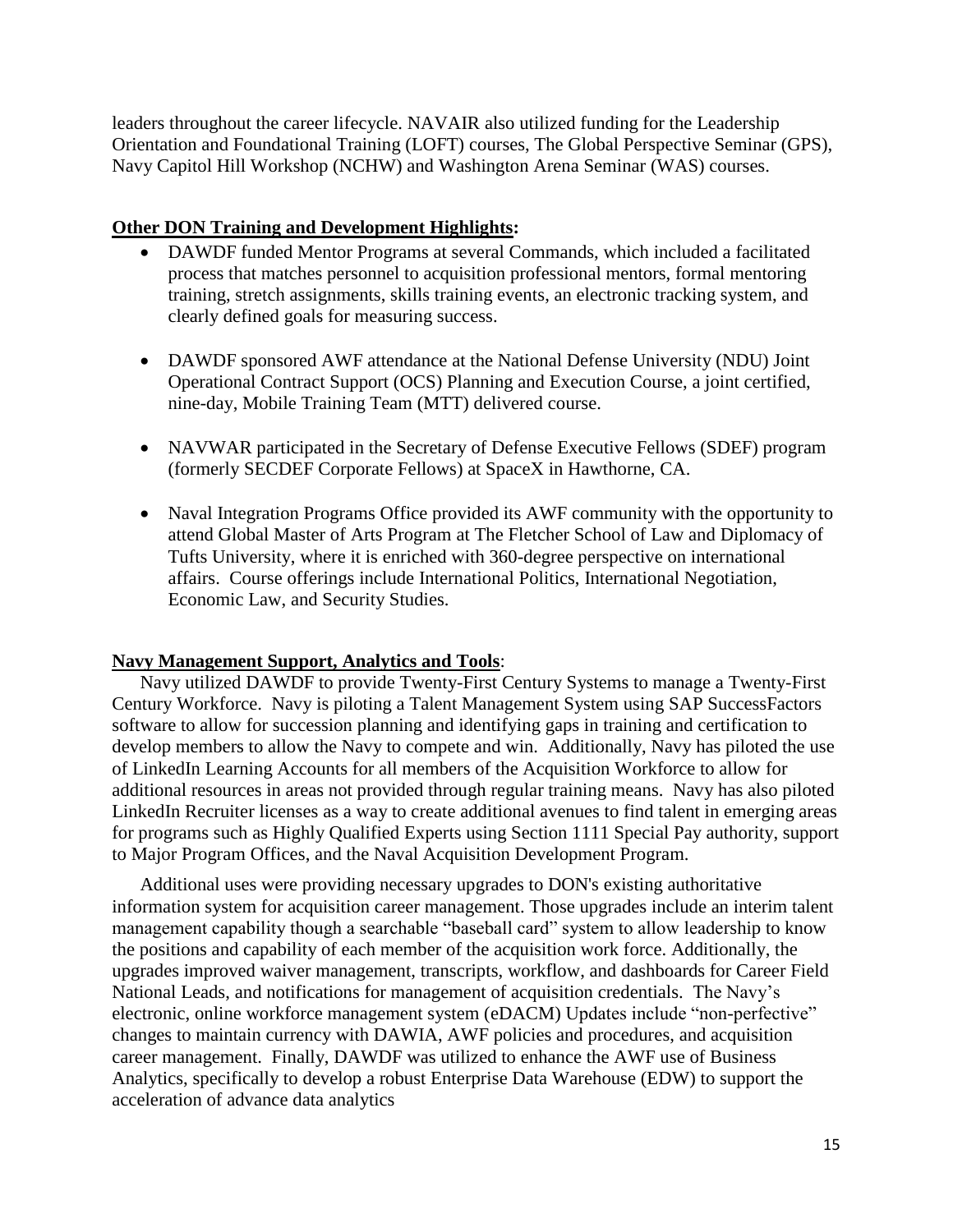## **Navy Recruiting, Recognition and Retention**:

The Navy focused on providing targeted incentives for recruiting and outreach, financially rewarding high performers with critical skills, and providing incentives to remain with the AWF. During FY 2019, Navy provided Student Loan Repayment (SLRP) to over 170 employees across the workforce. The SLRP has been a very successful retention tool within the AWF and has assisted in retaining much needed skill sets and maintaining a high performing workforce.

Another tool used by many commands was recruiting, relocation, and retention incentive awards that were paid to over 100 recipients, to ensure that Navy is able to not only build the workforce to compete and win, but retain that workforce as well. Additionally, DON used Science, Technology, Engineering, and Mathematics recruiting to identify and attract key talent to the AWF.

# **Air Force Highlights**

The Air Force (AF) obligated 100 percent of its FY 2019 program, plus an additional \$12.65 million provided by HCI late in FY 201919. Top priorities for the AF were to continue to fund enduring education and formal acquisition training at full demand, dedicate as much as possible to civilian acquisition recruiting and outreach and sustaining a very small addition to the AF recent graduate hiring program to support critical hiring and strategic pivot.

# **Training & Education**:

**Formal training.** DAWDF enabled the AF to fully fund delivery of existing formal acquisition training courses and workshops provided by the Air Force Institute of Technology's School of Systems and Logistics (AFIT/LS) as well as continue development of new courses in areas such as Project Execution and Supply Chain Risk Management. AFIT/LS taught 219 course offerings in total, most delivered on-site at acquisition locations for over 4,600 students. Fifty-eight online courses, available at https://www.afit.edu/LS taken, by over 7,700 students. The Acquisition Leadership Challenge Program (ALCP) remained active with 601 AF attendees.

**Cyber Education Hub**. DAWDF continued development of one of the first "cloud" apps constructed from scratch using Amazon Web Services GovCloud services. AFIT's Cyber Education Hub will feature an interactive, searchable source of matrixed information developed by both AFIT and the Hub users. It will support knowledge sharing from top down and bottom up changing the way the AF and DoD acquisition workforce learns and shares knowledge and information.

**Condition-Based Maintenance Training.** DAWDF supported the development of training derived from the Headquarters Air Force/A4 Strategic Focus Area to apply Theory of Constraints (ToC) at field level to improve aircraft availability and overall mission generation. CBM training provides process reengineering and train-the-trainer workshops at three pilot bases and an additional course to demonstrate ToC applicability at the field level and jump-start a necessary culture shift across the AF. Projections show potential savings of 1,050 days of equipment availability at a single base.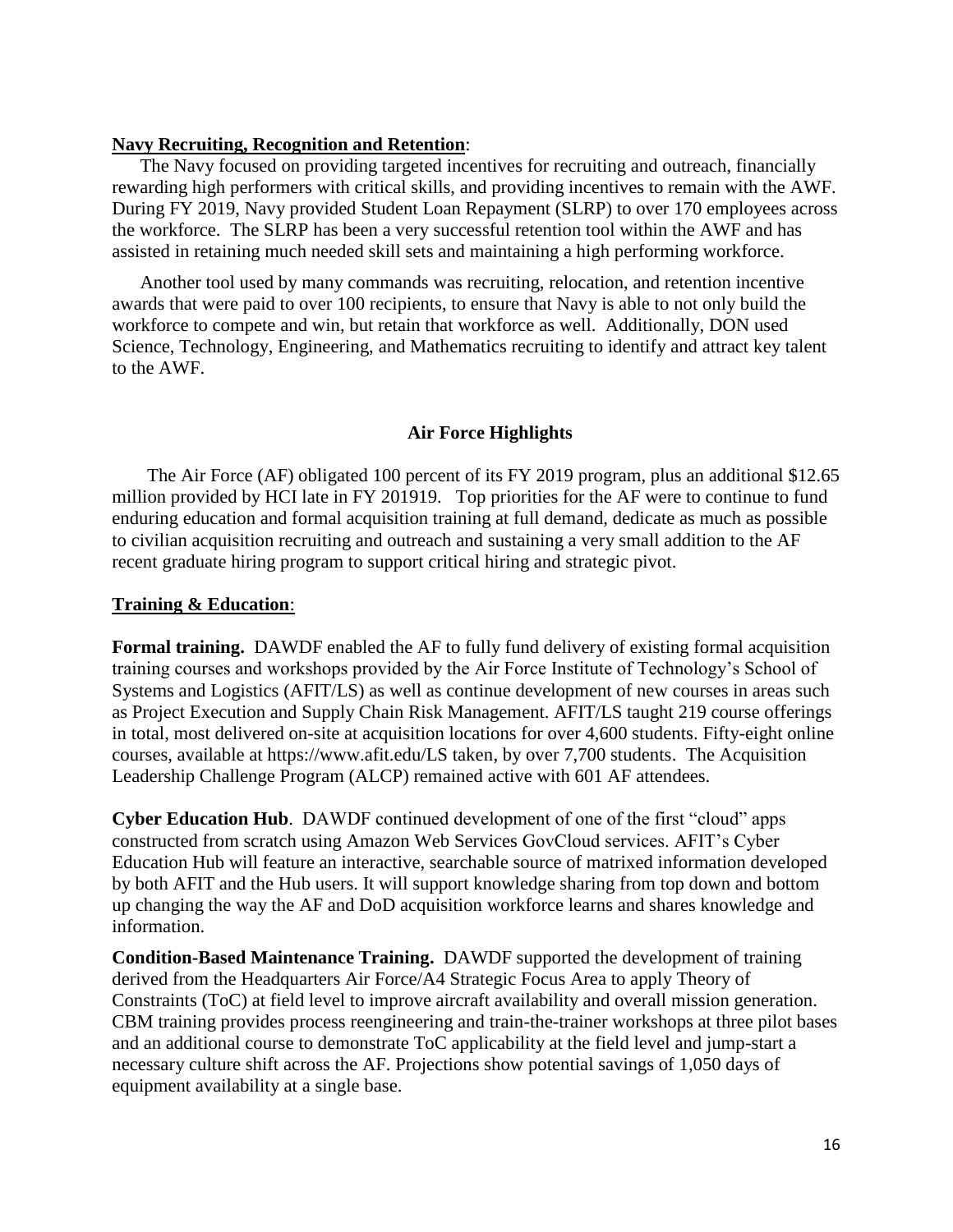**Digital Engineering (DE) Training Cloud Platform.** Aimed at providing additional capability to speed processes and lower life cycle costs and timelines while leveraging the existing DEATHSTAR lab, the DAWDF-supported DE Training initiative includes implementation of a Digital Enterprise Environment that integrates models, data, and artifacts in a digital platform and creates a traceable, authoritative source of truth of system design around a framework that fosters innovation, experimentation, and demonstration via rapid prototyping with stakeholder collaboration; achieving agile and open-system modernization.

**Artificial Intelligence (AI) Capability Development.** DAWDF support expanded program office AI capability, facilitating more accurate cost estimates with greater precision and speed. AI training will facilitate practical use of improved tools and allow all PEOs, departments, and eventually other DoD Components to use this capability for developing cost estimates or dataintensive multi-source analytics.

**Enterprise Analytics Training.** DAWDF supported additional capacity and capability of the existing Qlik Sense Enterprise Analytics function within the PMRT suite. So-called "super users" are trained on advanced functions and analytics, effectively expanding their ability to use resources already at their disposal and maximizing future potential of improved accuracy and more favorable acquisition outcomes.

**Continuous Learning.** Decentralized continuous learning opportunities, made possible by infusion of additional DAWDF allowed a wide variety of AF acquisition professionals to receive specialized, targeted training. Additionally, DAWDF funded 601 Acquisition Leadership Challenge Program students.

**Incentives and Recruiting-Outreach.** The ability to offer hiring incentives (recruitment bonus and/or student loan repayment and tuition assistance for their first Master's Degree) to quality candidates with high-demand critical skills remains a decisive factor for AF hiring. There were 441 hiring incentives and 174 student loan repayment incentives used by Air Force Materiel Command to attract high-quality candidates to high-demand, critical skills in areas such as aerospace, electronics, software engineering, computer science, logistics, finance, cost estimating, and business. Incentives help to level the playing field when competing with entrylevel industry salaries that are on average 30 percent higher than what the Air Force can offer. Additional funds received in the fourth quarter of FY 2019 allowed additional dollars to be leveraged by the Air Force's central recruiting team to benefit the entire acquisition workforce with added central support and resources for recruiting and outreach, including professional LinkedIn licenses, advertising, and expanded outreach equipment and more secure recruiting tools. Our civilian Tuition Assistance program funded up to two college courses per semester for the acquisition workforce working towards their first Bachelors or Master's degree in a relevant degree program. There were 10,288 instances of education classes funded with the education degree program goals approved by the individual's career field team, providing another quality hiring incentive making the Air Force a stronger hiring choice.

**Outreach**. Prior DAWDF investment and additional resources and support provided in FY19, continued to raise awareness of the Air Force Civilian Service and strengthen the recruiting team's ability to positively impact external hiring efforts and hiring efficiencies across the Air Force. On-the-spot hiring at events increased Air Force Life Cycle Management Center's (AFLCMC's) use of Expedited/Direct Hiring Authorities (EHA/DHA) by 47 percent and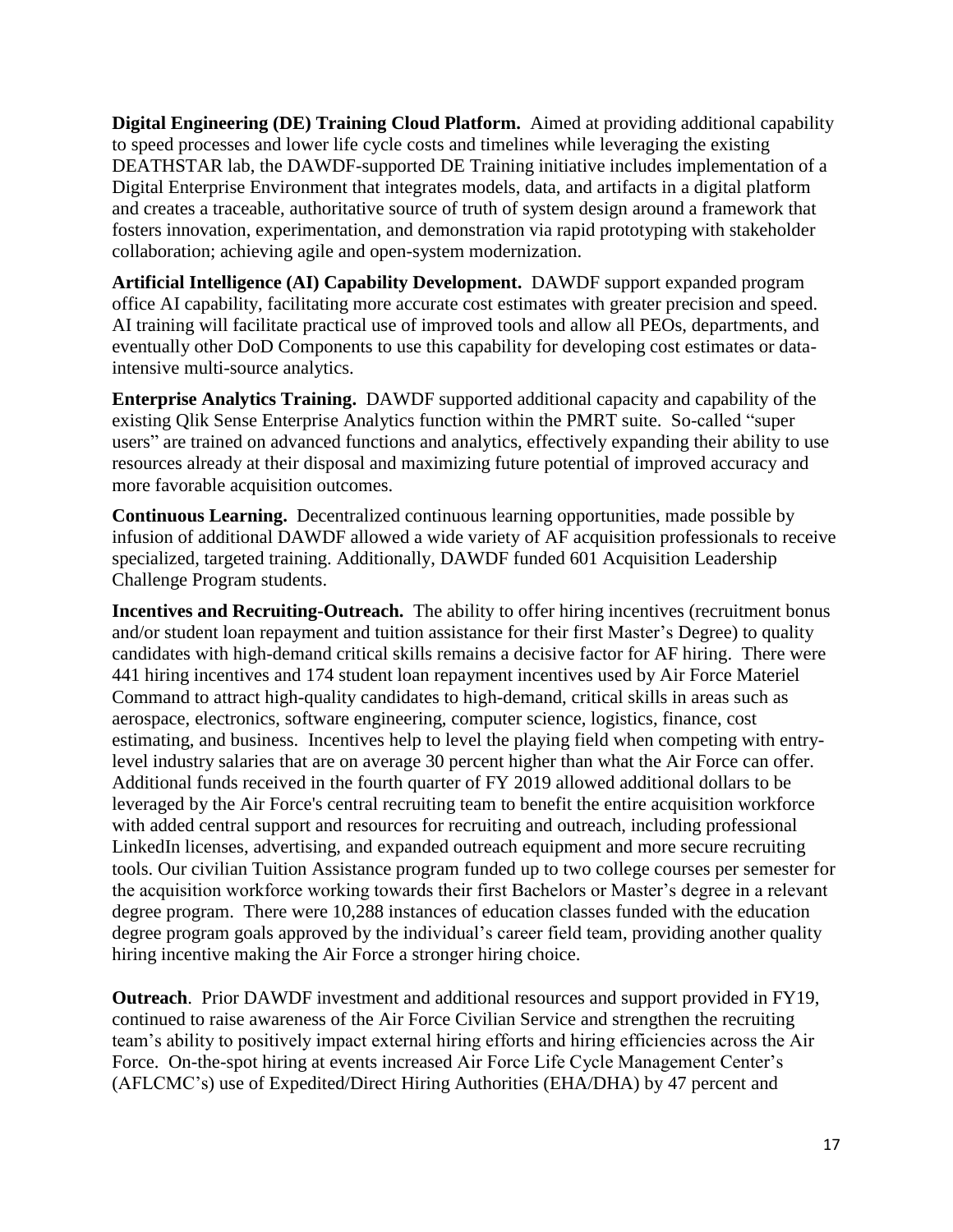decreased the average period between identifying a hiring need and a candidate reporting for duty by 65 percent; in some cases this went up to 92 percent.

**Hiring.** The Air Force continued on the path of reducing the use of DAWDF for hiring recent college graduates to providing a larger percentage of available funds to recruiting/outreach, and training/education. The AF used the smaller, more concentrated set of DAWDF-funded hires to respond to current and emerging AF needs. FY 2019 focused hiring efforts on the contracting, financial management, and information technology career fields. In addition to sustainment of the hires from 2015-2018, in 2019 there were 50 recent graduates on-boarded, and 225 people, primarily hired in FY15 and FY16 year groups, outplaced to permanent positions.

# **DAU Highlights**

The National Defense Strategy calls for DoD to make "urgent and significant change to expand the competitive space and rebuild America's military advantage." The NDS identifies three Lines of Effort to accomplish this: build a more lethal force, strengthen alliances and attract new partners, and reform the department for greater performance and affordability. The Defense Acquisition Workforce is critical to ensuring DoD is successful in each of these lines of efforts. Defense Acquisition University (DAU) has used Defense Acquisition Workforce Development Fund (DAWDF) funds to provide enhanced training and development to the workforce to ensure they have the skills necessary to give our Nation's warfighters a decisive edge.

To do so, DAU is rapidly evolving toward the incorporation of more adaptive, blended learning, including shorter classroom offerings and customized workshops, increased virtually facilitated online offerings; and improved distance learning courses, tightly aligned to workforce needs. DAWDF-supported efforts in FY 2019 include:

# **Acquisition Learning Delivery:**

**DAWIA Certification and Continuous Learning.** DAU provided the Defense Acquisition Workforce the foundational acquisition knowledge when and where it was needed. In FY19, DAU graduated 45,064 students from classroom courses, and 153,400 from online courses. Additionally, there were 622,454 continuous learning module completions. Collectively, these learning assets helped the workforce meet their certification requirements, as well as their required 80 continuous learning points every two years.

**Curriculum Development and Revisions**. The following new learning solutions were fielded in support of the third Line of Effort "Reform the Department for Greater Performance and Affordability;" and Goal 2 of the Acquisition Workforce Strategic Plan: "Shape the Acquisition Workforce to achieve current and future acquisition requirements."

During FY19, DAU deployed 52 new or revised learning solutions to meet the emerging needs of the workforce as directed by Congress and the Office of the Secretary of Defense, and by customer-generated requirements, including:

 **Acquisition and Program Management** – ACQ101: Fundamentals of Systems Acquisition Management and 17 additional courses;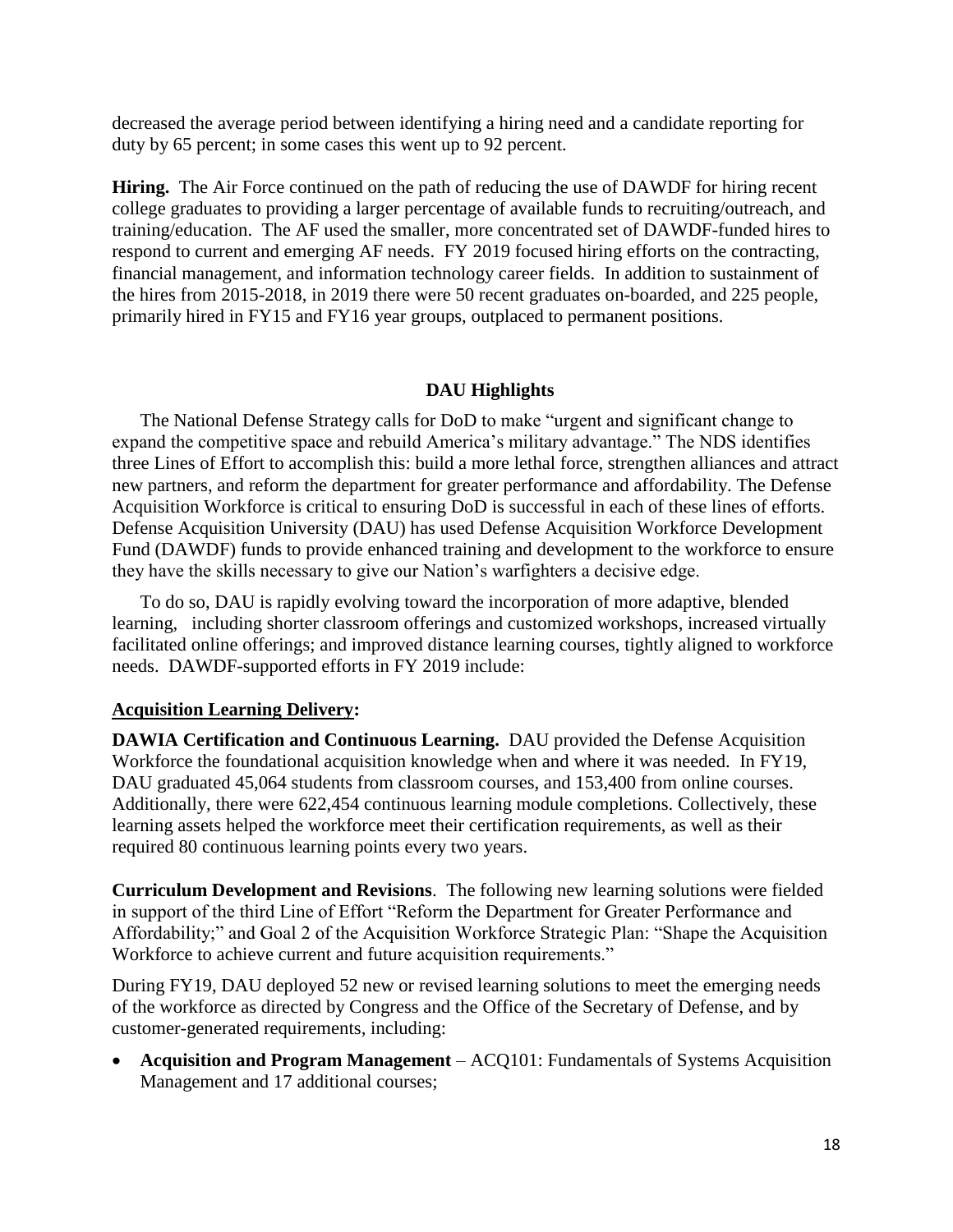- Business Cost Estimating BCF221: Acquisition Business Management Concepts Phase 2;
- **Contracting –** CON091: Contracting Fundamentals and six additional courses;
- **Engineering** ENG260: Program Protection Planning for Practitioners and eight additional courses;
- **Logistics –** LOG104: Reliability, Availability, and Maintainability (RAM) and seven additional courses;
- **Contract Management** CMC105: Undefinitized Contract Action (UCA) Administration and seven additional courses;
- **Program Management**  PMT401 (Program Manager's Course) In FY19 DAU redesigned the PMT401 advanced curriculum to more tightly integrate Design Thinking and Innovation theme for an improved learning fit. DAU faculty were certified to implement commercially available simulations, exercises and tools in the classroom, as well as facilitate new case studies addressing new acquisition and leadership dilemmas.
- **Guidebooks** CLOUDBK: Cloud Guidebook; CYBUS: Cybersecurity Business Process Improvement; IPSEGBK: IPS Element Guidebook; LERNXP: Learning Experience Guidebook and TLR350: Technical Leadership Guidebook.

# **Credentials**:

DAU received feedback from stakeholders and customers that the current DAWIA three level construct provides too much "front loaded" training during a career, with significant course work irrelevant to an individual's current assignment. Additional feedback notes the AWF desires fewer traditional courses and more customized, shorter workshops. In response, during FY2019, DAU explored new ways to get the right training and workplace support resources to workforce members in a more timely and useable fashion. DAU worked with customers to design an improved set of tailored learning pathways and learning resources for the workplace.

In FY2019, DAU launched four pilot DAU credentials: Agile for the DoD Team Member, Digital Engineering for the DoD Consumer, Services Acquisition DoD Team Members for Acquisition Professionals; and Services Acquisition DoD Team Members for Non-Acquisition Professionals. These will be evaluated and in dialog with stakeholders and customers, we will add other functional areas in FY 2020.

# **Congressionally and DoD Mandated Focus Areas**:

Through the FY 2019 National Defense Authorization Act (NDAA), Congress directed DAU to address key focus areas in its training. During FY 2019, DAU used DAWDF funding to accomplish work in the following congressional- and Office of the Secretary of Defenseidentified critical areas.

- a) Other Transactions Authority: DAU conducted 22 workshops on Other Transactions Authority (OTA) and one OTA simulation. DAU also rapidly interfaced with the acquisition community throughout all Branches to better inform the revamping of OUSD(A&S) Other Transaction Guide. DAU leveraged powerful examples from subject matter experts (SMEs) to create new learning content for other courses and Mission Assistance engagements such as Defense Acquisition Executive Overview Workshops and real-time organizational support.
- b) Agile Techniques: In an effort to understand, use, and improve industry standard practices, DAU initiated training and certification in agile techniques for a broad cross-section of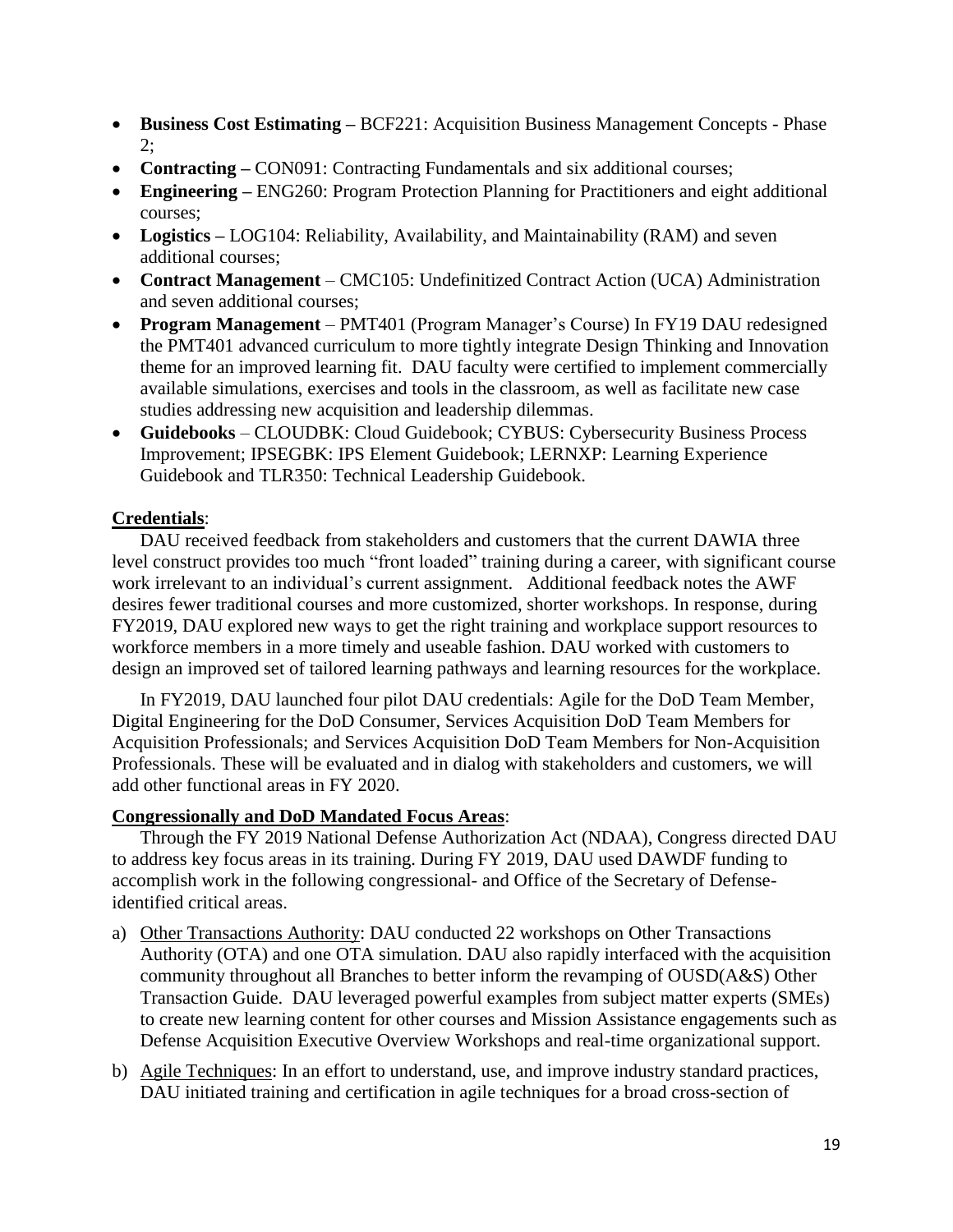faculty members. DAU collaborated with industry on an agile program workshop concept and trained DAU faculty in the industry-standard methodology. By training different faculty from different functional areas, we were able to create a multi-functional team which could assist Requirements Owners in identifying approaches to overcome functional knowledge gaps and accelerate delivery schedules for warfighting capability.

- c) Cybersecurity: DAU continued to update cybersecurity content in its curriculum. In FY 2019, DAU delivered 68 workshops and conducted four cybersecurity symposiums.
- d) Gaming and Simulation: DAU developed a decision making game that allows students to compete with other Acquisition Professionals in a Federal Acquisition Regulations (FAR) based game. This game contains over 8,000 questions and answers to challenge players to demonstrate their FAR knowledge. DAU also developed a Capital Planning and Investment Control game that will be used in software acquisition courses to allow students to make important trade off decisions and risk assessments. DAU now has 60 games available to support the learning needs of acquisition professionals.
- e) Requirements Management:
	- i. **RQM 310** DAWDF funding supported RQM 310 course efforts and innovations to include exercise sign-up tool, enhanced learner critique/comment tool, and RQM simulation.
	- ii. **Job Support Tools –**DAU revised Job Support Tools supporting customer requirements including: Capabilities-Based Assessment tool, the Initial Capabilities Document tool, the Capabilities Development Document tool, the DOTMLPF-P tool and the Initial Capabilities Document Checklist too.
- iii. **Mission Assistance** Specific efforts by DAU included:
	- 12 Navy requirements courses and two Webinars paired with the J8 covering three topics and 180-200 participants;
	- The development of a Joint Rapid Acquisition Cell (JRAC) video on a Rapid Acquisition Powerful Example;
	- Specific training to Army Futures Command and the Joint Electronic Warfare Center; and
	- Requirements training for six staff members of the Senate Armed Services Committee (SASC).

f) International: To assist meeting the National Defense Strategy Line of Effort Number 2 (build alliances and attract new partners) DAU created and fielded new International Acquisition content in the foundational ACQ101 course. DAU also created new International Acquisition content for ACQ202(DL) and ACQ356(DL) and cross-organizational content in seminars with the Defense Technology Security Administration (DTSA) and the Defense Security Cooperation University (DSCU) resulting in DAU updates and new content creation for ACQ130 Fundamentals of Technology Security/Transfer (FTS/T) (Distance Learning). This effort brought new and common Technology Security and Foreign Disclosure (TSFD) knowledge to the acquisition workforce to help the learner recognize the importance of exportability and program protection.

# **Workshops:**

During FY19, DAU conducted 146 tailored training events and 509 workshops, including 48 services acquisition workshops, as well as acquisition program transition workshops, OT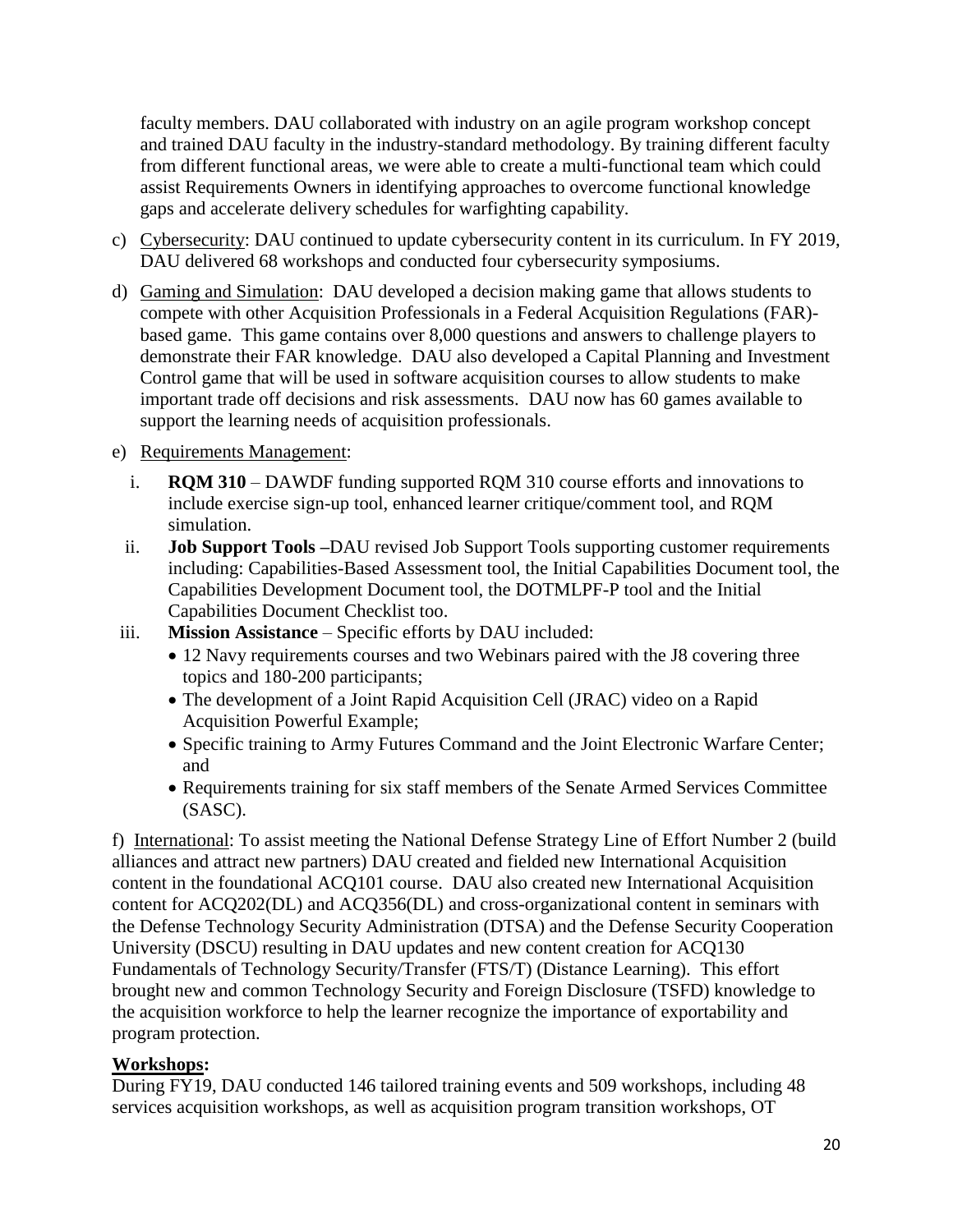workshops, cybersecurity workshops, negotiation workshops and source selection simulations. These workshops specifically address the current acquisition challenges faced by program offices and other acquisition organizations and feedback indicates that these tailored events are helping them improve acquisition outcomes.

## **Job Support Tools:**

During FY19 DAU created 29 job support tools to help workforce members perform more effectively on the job. Tools included the Product Support Contract Requirements Tool (PSCRT); Systems Engineering Brainbook; Data Rights Guidebook; Cloud Acquisition Guidebook; and Program Managers Guidebook for Software Assurance.

## **Fourth Estate Highlights**

Fourth Estate Acquisition Executives and the Director, Acquisition Career Management (DACM) Office continued workforce improvement investments, aligned to the National Defense Strategy "cultivate talent" objective, in the 30,000 members of the Fourth Estate civilian acquisition workforce. The Fourth Estate DACM provided centralized programs and resources for the Defense Agencies and Field Activities to equip and develop their acquisition workforce with the skillsets needed to achieve current and future mission requirements. In FY 2019, the Fourth Estate DACM Office used DAWDF to continue its Fourth Estate enterprise-wide strategic focus on developing competent leaders through its Leadership and Talent Management Portfolio and the modernization of the Defense Acquisition Talent Management System (DATMS).

The Fourth Estate Leadership and Talent Management Portfolio, consisted of supervisorendorsed and self-registration courses, as opportunities for mid- and senior-level leaders to develop their technical, functional, and soft skills under the umbrella of refining essential leadership qualities. Fourth Estate participation included all 14 career fields (the only component in DoD). Seventy-eight percent of the participants were from the Contracting, Production, Quality & Manufacturing, and Engineering career fields. Specific highlights include:

- One hundred fifty-eight Fourth Estate acquisition workforce members graduated from the supervisor-endorsed nominations program opportunities that included the Office of Personnel Management Leadership Education and Development (LEAD) Certificate Program; Naval Postgraduate School Master of Science in Contract Management, Harvard Leadership Communication Course, University of Virginia Darden School of Business Insights into Industry Management Course; University of North Carolina Understanding the Government-Industry Relationship in Acquisition and Sustainment Course; and the Excellence in Government Fellows Program;
- Twenty participants graduated from the first-ever Executive Development Certificate Course that was designed, in coordination with the University of Tennessee, to stimulate design thinking, strategic planning, and effective decision-making;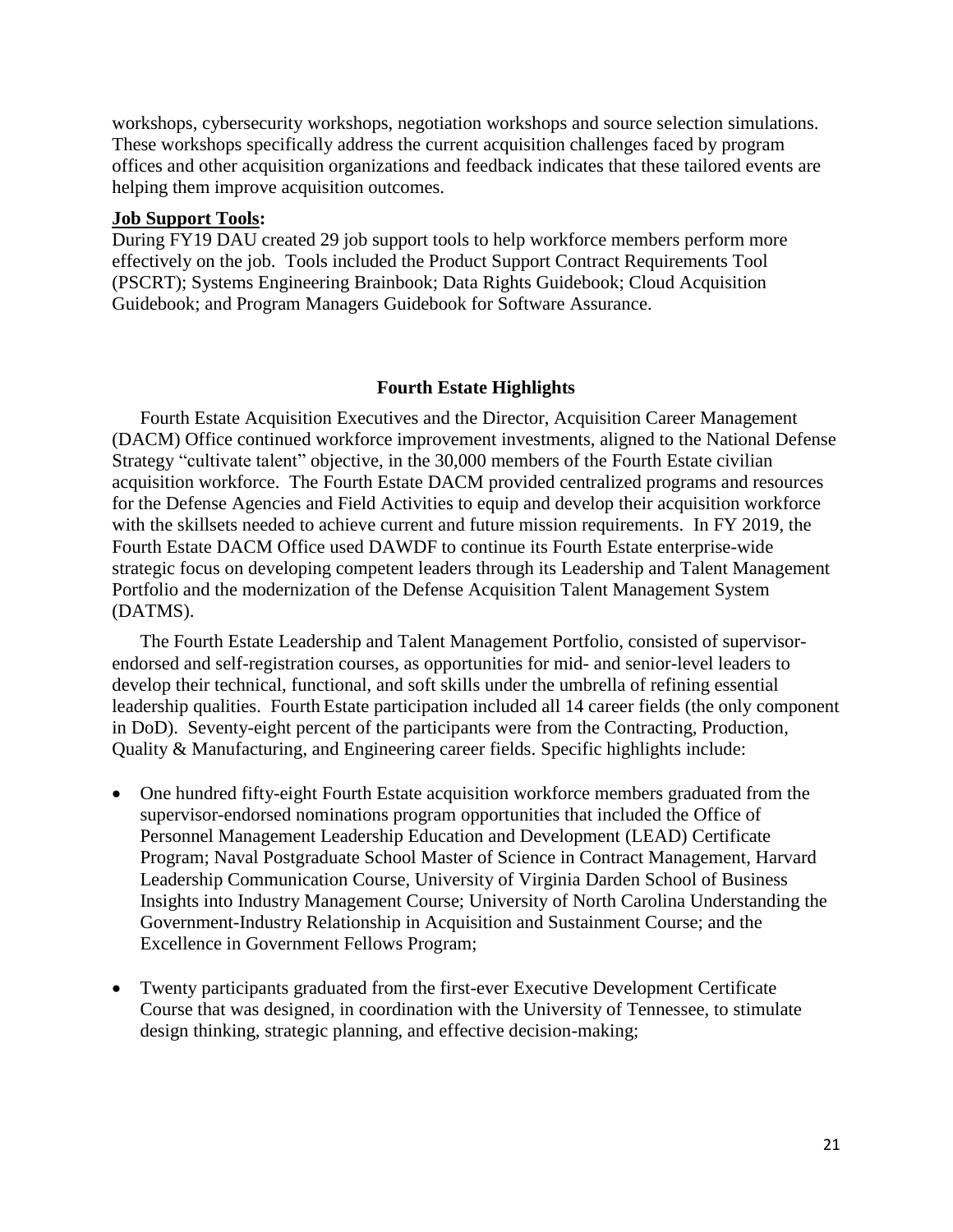- Among the self-registration opportunities, 721 DoD acquisition workforce members graduated from the 32 two-to-three day leadership courses offered by Fourth Estate DACM Office;
- Fourth Estate DACM saved \$600,000 in the first option year of a new leadership training that enabled more than 1,800 acquisition workforce members across DoD to graduate from programs such as the Acquisition Leadership Challenge Program, Engagement and Influence, and Talent Management; and
- FY 2019's "Leaders Building Leaders" innovative week provided the first-ever opportunity for the entire Fourth Estate to come together for an inter-agency learning event that promoted synergy for more than 150 emerging leader acquisition professionals.

The Fourth Estate continued to manage and improve the Defense Acquisition Talent Management System (DATMS). As the one-stop acquisition career management platform, DATMS enables its 32 Agencies and Field Activities to manage their Defense Acquisition Workforce Improvement Act (DAWIA) requirements. More than 500 changes were deployed in FY19 to streamline and enhance training, certification, continuous learning, fulfillment, equivalency, travel, event management, reporting capabilities, and the user experience. Specific DAWDF-supported highlights included:

- The Fourth Estate DACM Office rolled out several new, innovative efforts for the Defense Contract Management Agency (DCMA) to streamline its business processes in DATMS. The newly created framework accommodated more than 740 global locations in a four-tiered organizational structure and, for the first time, automated their existing DAWIA certification process.
- A common Continuous Learning (CL) cycle initiative, originating from expressed Agency/Field Activity need, was fully rolled out on January 1, 2020. In FY19, the comprehensive solution included a proration methodology to transition existing acquisition workforce members and on-board new employees. The common CL cycle will enable easier tracking of the entire Fourth Estate acquisition workforce, ensure Fourth Estate-wide CL cycle measurable metrics, and, at the agency-level, improve CL data integrity and streamline administration processes.
- As mandated by an Executive Order signed April 24, 2019, the National Background Investigations Bureau (NBIB) transitioned into the Department of Defense (DoD) and merged with the Defense Security Service (DSS) to become the Defense Counterintelligence and Security Agency (DCSA). By configuring DATMS to recognize DCSA's organizational structure and providing a line-by-line analysis of actions needed by personnel to utilize their federal education, training, and experience to crosswalk into DoD statute requirements, the implementation was seamless for the workforce.
- A prototype talent management application was created and demonstrated as a potential stopgap until the DoD selects a vendor to deliver an enterprise solution. As a result, the Fourth Estate DACM's Requirements Specifications Documentation was requested as a baseline for future business needs.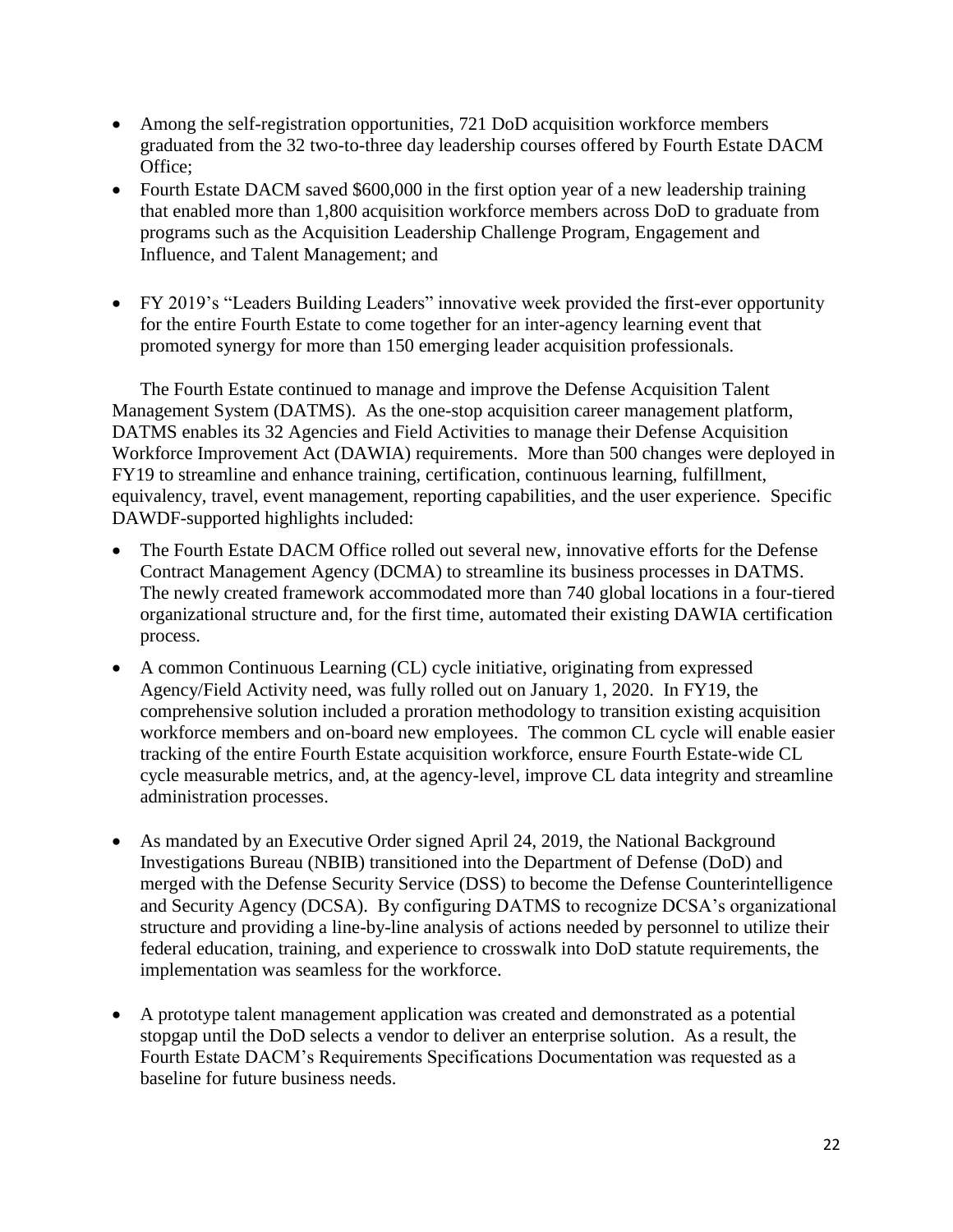The Fourth Estate DACM Office continues to work hand-in-hand with its Agencies and Field Activities to identify future needs to control, coordinate, consolidate, and streamline acquisition workforce management processes.

## **Defense Logistics Agency (DLA) Highlights**

DAWDF supported the Defense Logistics Agency's (DLA) 9,000-plus member Acquisition Workforce (AWF). With this funding DLA hired six student interns and 100 entry level new employees.

#### **DLA Industry Focus:**

To support the "Strong Partnerships" Line of Effort in DLA's Strategic Plan, DAWDF was used to fund several Industry-focused initiatives. In partnership with the University of Virginia (UVA) and the University of North Carolina (UNC), DLA sponsored two courses to develop and foster a better understanding of industry – specifically the role of cash flow, profit, risk and contribution margin in industry decisions, and how to improve solicitations for favorable Government outcomes. DLA graduated approximately 97 participants from its UVA Darden School of Business and UNC Chapel Hill courses. In addition, DLA selected six AWF personnel for six month rotational assignments with Industry to gain insights and experiences. For all of these initiatives, the participants shared their lessons learned with the workforce and management identified how these new skillsets would be leveraged across the Enterprise.

#### **DLA Training and Development:**

DAWDF supported over 50 AWF members' participation in DLA's Executive Development Program (EDP). It develops current and future leaders, preparing them to effectively navigate and manage leadership challenges, and develops leadership competencies. Programs include Harvard's Emerging Leaders and the DoD Executive Leadership Development Program.

DLA used DAWDF to improve the quality and professionalism of its AWF. Over 167 commercial training course were funded by DAWDF providing educational growth opportunities for those in career fields such as Contracting, Program Management, Life Cycle Logistics and Information Technology. The courses included Global Business and Sustainability, Analytics Boot Camp, Logistics Management, and Managing IT Risk.

To assist in DLA's succession management planning, DAWDF sponsored 29 AWF members at DLA's Bi-Annual "Build Your Roadmap to Success" Forum. The event targets GS-14 level employees and assists them with tools and ideas on how to take their career to the next level.

DLA also piloted a recruitment effort at the 2019 NCMA World Congress, marketing DLA and interviewing on-site candidates for multiple 1102 positions identified at the journeyman GS-11/12 level.

DAWDF supported a comprehensive investment in Continuous Learning initiatives, providing training for over 450 AWF personnel. For example, DLA Land and Maritime provided training to its Life Cycle Logistics workforce members at Letterkenny Army Depot to improve logistics support outcomes. DLA shared how it operates and discussed the challenges it faces to reduce risks in warfighter support.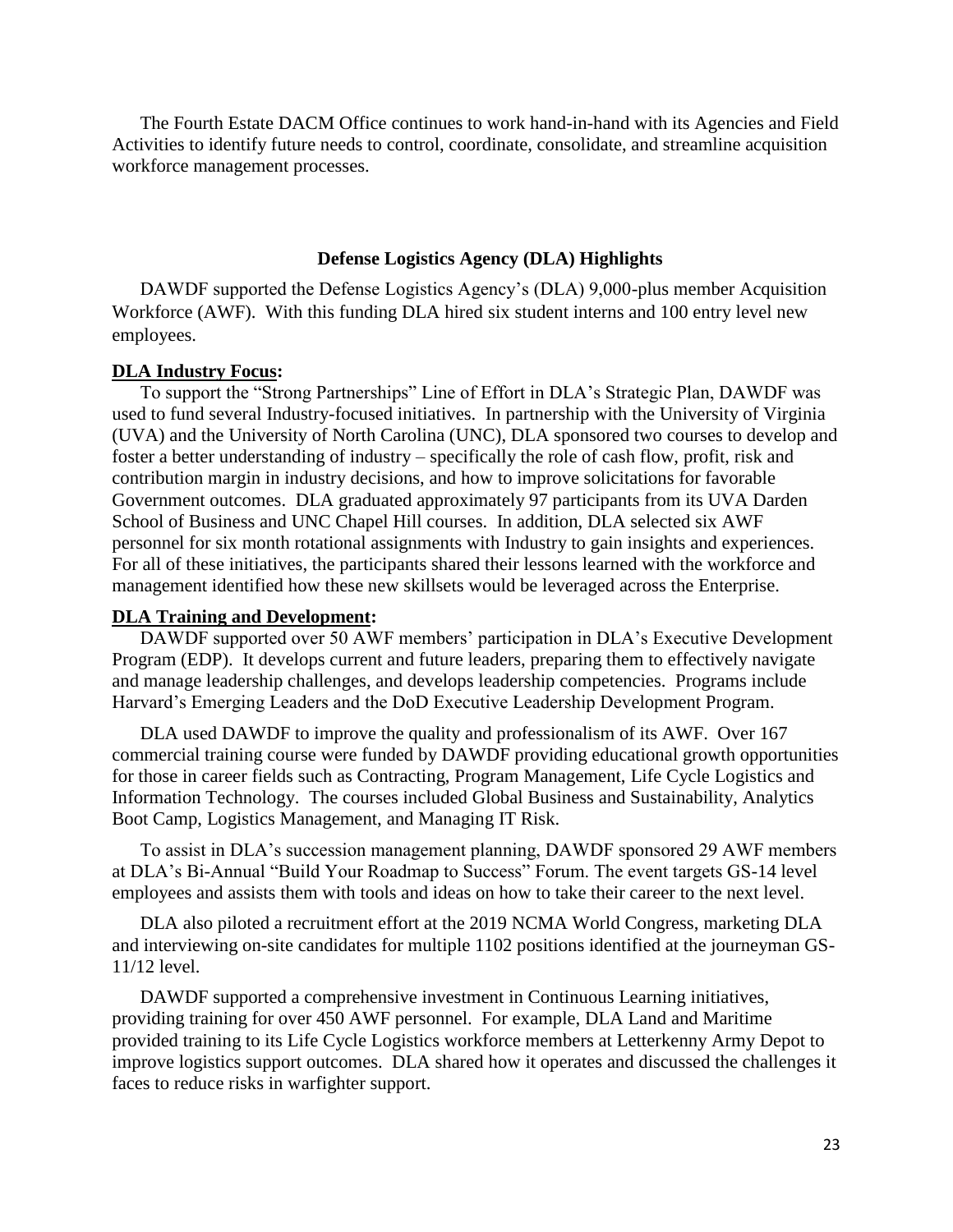Eight employees of DLA's Defense Contract Support Office attended the Other Transactions (OT) Open Seminar offered at DAU to learn about OT flexibilities that alleviate unnecessary rigidity and inefficiencies in the traditional procurement process.

Finally, DLA Troop Support used DAWDF to conduct a series of meetings with SourceAmerica and 8 SourceAmerica-associated nonprofit agencies to develop potential opportunities to increase business with all of the supply chains. In six months, Troop Support increased its awards to Source America by \$14 million over the same period last year.

## **Defense Contracting Management Agency (DCMA) Highlights**

#### **DCMA Technical Training:**

 DCMA utilized DAWDF for training to expand and improve functional skill sets to 6,877 Acquisition Workforce employees in 540 courses in FY 2019. The training provided new skills in changing technology and contributed to employees completing certification in their respected field.

 A new course, Technical Support to Indirect Cost, was offered to employees to enhance their knowledge to support to indirect costs. Indirect costs are 55 percent of DoD's acquisition dollars and are incurred while the defense contractor executes their contract but cannot be directly allocated or applied to a cost objective or contract.

 DAWDF supported the establishment of the Defense Industrial Base Cybersecurity Assessment Center (DIBCAC). DIBCAC developed an initial set of requirements that were necessary to train a non-existent workforce on an OSD assessment methodology. The DIBCAC provides training for its assessors to increase their core competencies and grow key cyber acquisition personnel.

 Contract Safety (CS) delivered certification training in ammunition and explosives safety, aircraft ground safety, and industrial safety necessary to perform the mission and minimize potential accidents that could disrupt DoD operations, delay contract production, damage DoD property, injury to DoD personnel, or endanger the general public.

#### **DCMA Leadership:**

DCMA competitively selects deserving individuals to participate in career enhancing rotational assignments and opportunities including the MITRE Systems Engineering Fellows Program with the University of Virginia. DCMA has also partnered with the Performance Assessment Root Cause Analysis (PARCA) regarding Cost Pricing and Earned Value Management exchanges and with Defense Procurement and Contracting (DPC) (DPC) on the development and implementation of DoD wide acquisition policy issues. Other programs include the Executive Leadership Development Program, Naval War College and the Eisenhower National Defense University. DCMA trained over 500 new supervisors on the best practices in HR and leadership.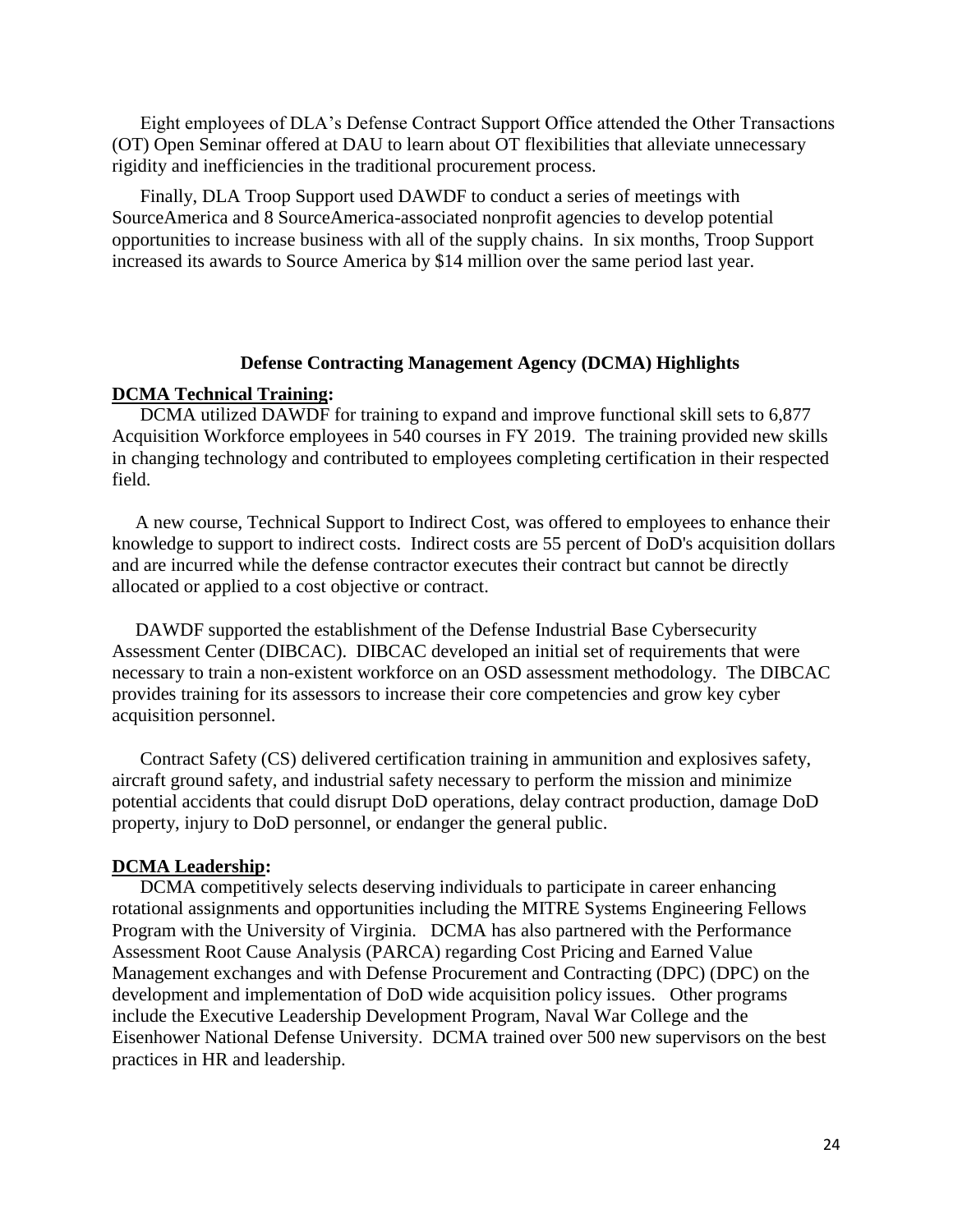A staff engineer attended the United States Naval War College (NWC). The intent of the coursework was to transition the student from operational to strategic thinking. The national security focus gave the student a perspective beyond the acquisition view of DCMA's role in executing national security policy. The staff engineer not only received a Master of Arts in National Security and Strategic Studies from NWC, but was promoted to Deputy Director of a Contracting Management Office (CMO).

Supported new leaders to attended and participate in the Leadership for a Democratic Society course (LDS) offered by the Federal Executive Institute, Senior Executive Fellows (SEF), Defense Logistics Agency (DLA) sponsored, Insight into Industry Management Course, at University of Virginia, Darden Executive Institute and the MITRE Systems Engineering Fellows Program had real time return on investment.

#### **DCMA Recruitment:**

The DCMA recruitment division participated in over forty-nine hiring events during FY19. These events exposed DCMA to over 122,000 potential candidates enabling DCMA to fill our acquisition positions.

DCMA hosted a Quality Assurance Women's Symposium focusing on increasing the number of females entering that career field as well as retain those who are already quality assurance specialists. Women only represent about 12 percent of the quality assurance workforce. The quality assurance career field has changed in recent years and focuses more on data collection and analysis. This change ensures that the contractor is conducting creditable inspections and tests to support product acceptance.

### **Entry Level Interns:**

The DCMA Keystone Entry Level Developmental Program utilizes DAWDF funding for entry level recruitment and three years of developmental and functional specific training. Keystones spend up to thirty-six months gaining technical knowledge and skills, in accordance with DCMA guidelines and the Defense Acquisition Workforce Improvement Act (DAWIA) for education and training. In FY 2019, the total number of Keystone graduates was 97.

## **Defense Contract Audit Agency (DCAA) Highlights**

DAWDF funds are vital in enabling the Defense Contract Audit Agency (DCAA) to continue to hire, train, and develop a talented acquisition workforce to accomplish critical contract audit work for the DoD. DCAA has consistently achieved a positive return on the taxpayer's investment; in FY 2019 alone, DCAA saved the taxpayer \$5.50 per every \$1 spent, with net savings of \$3.7 billion to the Warfighter. Additionally, DCAA leveraged DAWDF funds to successfully recruit, train, and develop its audit staff to meet demanding mission requirements. DAWDF was a key enabler towards decreasing audit backlogs, reducing pre-award audit times, and meeting scheduled milestones.

#### **DCAA Recruitment:**

 The recruitment strategy for the year was to hire approximately 415 auditors, accountants, and support staff. DCAA was able to fill 385 of those positions, meeting 93 percent of the goal. The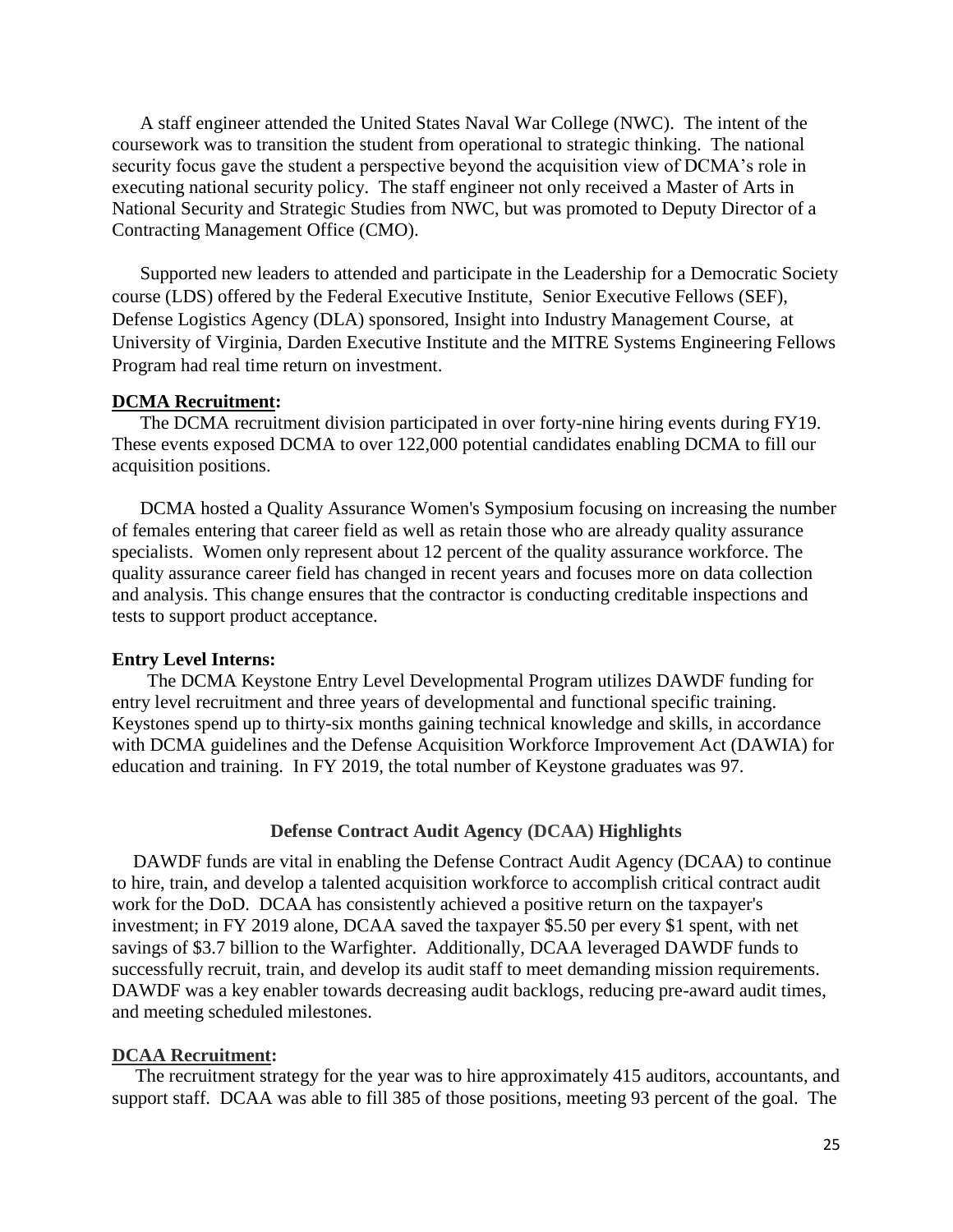recruitment strategy involved attending approximately 200 recruitment and outreach events, speaking and interacting with over 3,000 individuals and/or students about career opportunities with DCAA, outreach to 16 veteran and wounded warrior events, three Latina/Hispanic events and conferences, two Historically Black Colleges and Universities events, and one Asian American Pacific Islander event. The net result of these efforts was 385 permanent new hires to the Agency.

 DCAA's talent management efforts focused upon recruiting quality auditor and accountant candidates, and once hired, equipping them with the appropriate competencies to perform mission-critical activities through the Agency's Auditor New Hire Continuum. DAWDF funded 81 new auditors in FY 2019, all of whom attended three training sessions of the New Hire Continuum at the Defense Contract Audit Institute (DCAI) during their first twelve months of employment

## **DCAA Training:**

 DCAA used DAWDF funds to support auditors in acquisition and leadership training and development. These funds support DCAI programs that provide outstanding training, development and education of DCAA's acquisition workforce. DCAI has created an enterprise learning environment that delivers a competency-based leadership and audit development curriculums which strengthen organizational performance of the acquisition workforce, and emphasizes continuous self-improvement.

 Through both the Audit and Leadership Academies, DCAI developed new and revised courses which incorporate onboarding strategies that provide the acquisition workforce the opportunity to quickly develop essential technical skills. DAWDF funding supported 4,485 Career Field/Competency training seats as well as 508 requests for other non-advanced degree career and certification requirements. For example, DAWDF funds supported the DCAI Audit Academy development of nine new audit courses, revision of 14 existing courses and the execution of formal course reviews of its New Hire Training Continuum and seven other courses in order to meet the workforce's audit training requirements. DAWDF funds also supported the instruction of 317 audit classes for 1,382 podium days, which provided approximately 164,000 CPE to the audit workforce.

 DCAA also used DAWDF funds for continued development of senior auditors and managers. The DCAA Director's Development Program in Leadership (DDPL) is a competency-based leadership development program designed to provide senior-level employees with the leadership knowledge, skills, and abilities for effective managerial and executive-level performance. DDPL is an 18-month program, conducted at various institutions, with cohort participation from DCAA, DoD, and other government agencies providing multiple perspectives and networking opportunities for the participants.

# **DCAA DAWDF Funded Success Stories:**

- DCAA pioneered a new early engagement process to identify subcontract risk.
- DCAA saved 20 percent of proposed amounts and sustained 90 percent of questioned amounts.
- After only one year with DCAA, an auditor found a \$702,000 difference in burdened direct material cost claimed and questioned \$7.4 million overall.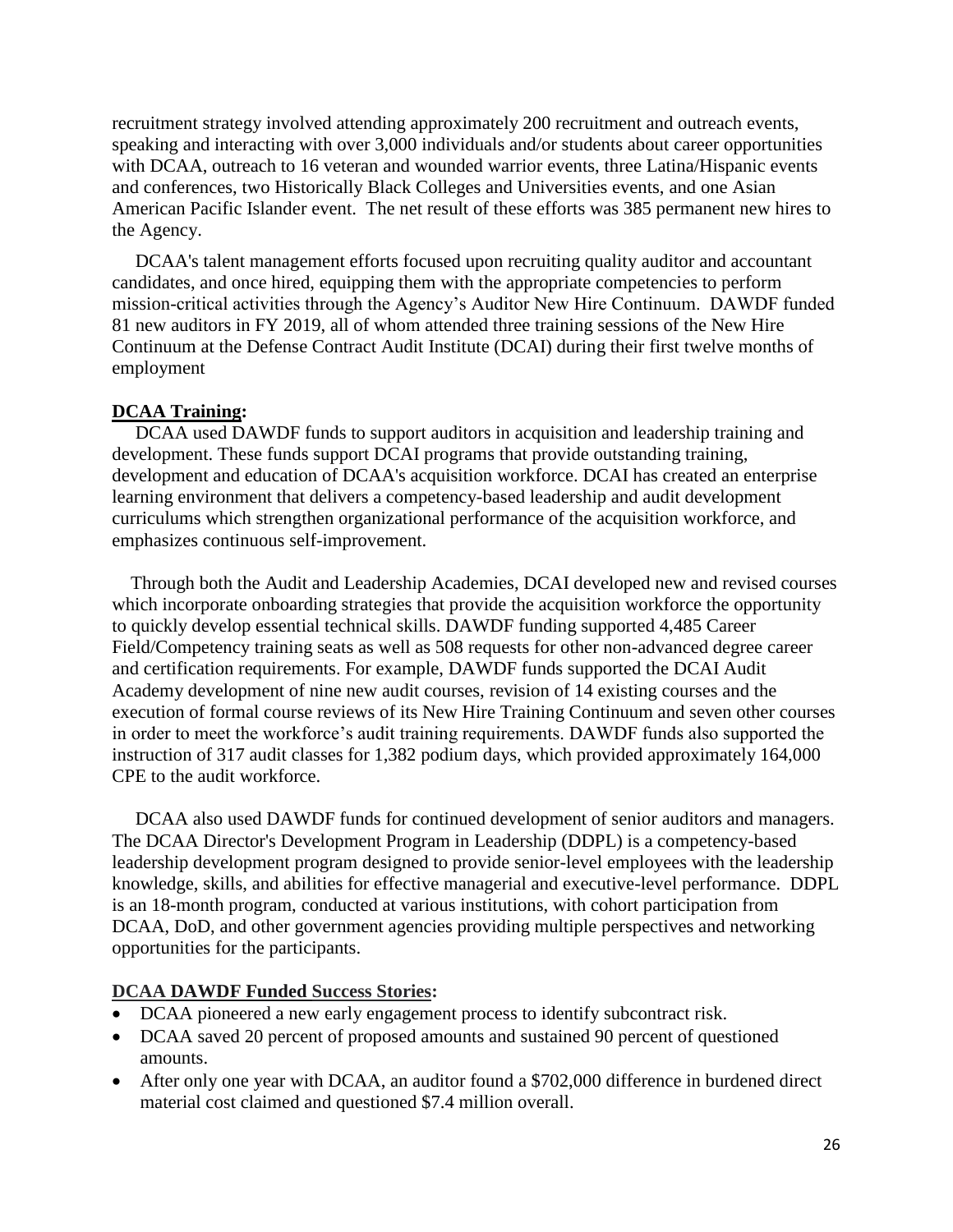- A first-year auditor questioned \$4.3 million in executive compensation and \$6.5 million in three-factor-formula sales and labor variances, completed four high-quality price proposals, questioned 9.6 percent of \$42.7 million in costs and prevented the Program Office from losing \$6 million.
- A DCAA auditor was selected as winner of the 2019 Defense Acquisition Workforce Award for developing an enhanced method for documenting estimating system compliance – now a best practice at all offices in the major contractor's network allowing for consistency in auditing.

# **Joint Staff Highlights**

In FY 2019, the Joint Staff (JS) used DAWDF to improve acquisition outcomes by training and educating personnel to plan for commercial support to operations. Improved planning allows Combatant Commands (CCMDs) to unmask both the opportunities and the risks of commercial support to globally integrated operations. DAWDF resources are vital to educate and train the acquisition workforce (AWF) and non-AWF operational forces on their responsibilities to plan, procure, manage, and assess commercial support to operations. In FY 2019, the JS obtained additional authority and impetus to carry out this work through the Operational Contract Support (OCS) Doctrine, Organization, Training, Materiel, Leadership, Personnel, Facilities and Policy (DOTMLPF-P) Change Recommendation (DCR) [Joint Requirements Oversight Council Memorandum 088-18]. JS accomplishments with DAWDF align with all three National Defense Strategy (NDS) lines of effort as indicated below.

# **Build a More Lethal Force**

**Joint Doctrine.** As the foundation of all Office Candidate School (OCS) education and training, DAWDF enabled significant revisions of the Joint Publication (JP) 4-10, *Operational Contract Support*, dated March 4, 2019, with emphasis on post-award contract oversight, and expanding coverage of operational phasing and planning for commercial support, multinational support, and risk assessment reporting.

**Joint OCS Planning and Execution Course (JOPEC).** The two-week JOPEC mitigates OCS training gaps across DoD. In FY 2019, the Joint Staff and the Services used DAWDF to deliver 10 JOPECs to 259 graduates (56 percent from Contracting AWF, eight percent from other AWF career fields, and 36 percent from non-AWF operational forces). DAWDF also enabled an update of JOPEC with new blocks of instruction reflecting changes in policy and doctrine to sustain joint training certification.

**Online Training.** For FY 2019, 2,052 personnel completed, through DAWDF, the Joint OCS Essentials for Commanders and Staffs (JOECS) Phase I course and 562 personnel completed JOECS Phase II (13,465 for JOECS Phase I & II since 2015).

**Joint Professional Military Education (JPME).** DAWDF ensured continued integration of OCS in process for accreditation of joint education (PAJE) assessments of JPME, completing three assessments in FY19: National Intelligence University, National War College, and College of Information & Cyberspace. This raises the number of resident JPME graduates meeting OCS requirements to 710 each year.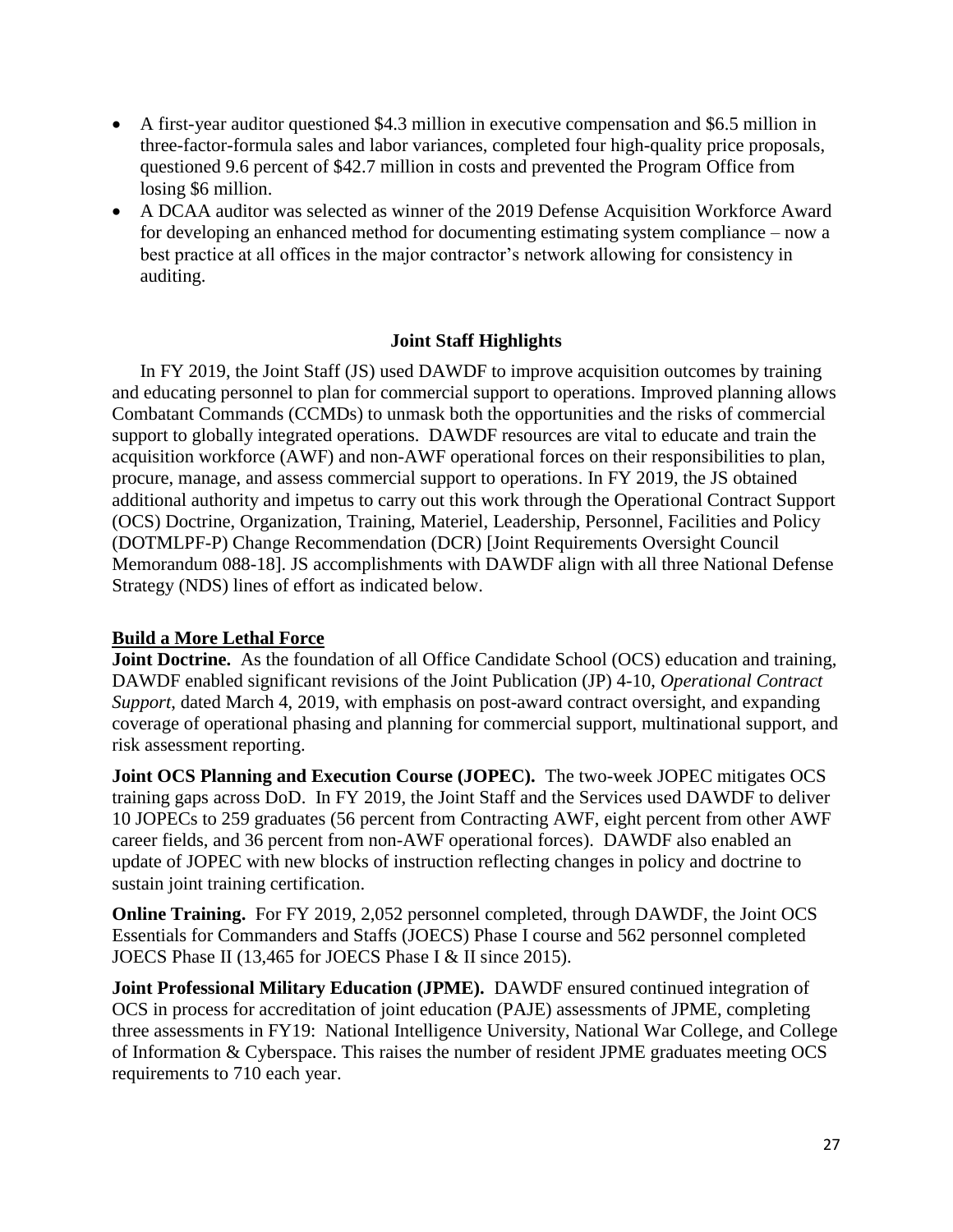**Joint OCS Training Integration.** OCS was integrated into the Joint Engineer Operations Course (approximately 288 students per year), and the Joint Logistics Course (approximately 420 students per year). Assessment of over 30 other joint courses is underway for potential OCS integration.

**Joint Enabling Capabilities Command (JECC).** Increased awareness and knowledge of OCS for 200-plus JECC planners by teaching and participating in quarterly Joint Enhanced Training weekends. JECC planners deploy as the initial enabling capability to stand up Joint Task Force headquarters to train and provide staff assistance to CCMD planners.

# **Reform DoD for Greater Performance and Affordability**

**OCS—Connect Portal.** DAWDF supported a cloud-based portal (OCS-Connect Portal) on DOD's Intelink® to provide real time Operational Contract Support (OCS) knowledge sharing across the workforce. OCS—Connect is a repository of guidance, references, templates, tools, and other materials for planning and training OCS. FY 2019 improvements included establishing metadata taxonomy for more efficient searches, and hosting relevant OCS content from OSD and the Services. In FY 2019, the site traffic improved to over 2,400 hits from 280 unique users per month (FY 2018: 1,000 hits per 145 users; FY 2017: 597 hits per 89 users).

**Integration in Joint Strategic Planning System, Reporting, and Assessments.** Contributed to advancing knowledge and designing training for integrating commercial risk and opportunities into the Joint Strategic Planning System to include the Joint Military Net Assessment, the Joint Chiefs of Staff (CJCS) Risk Assessment, the Annual Joint Assessment, and update of CJCS Instruction 3110.03F, *Logistics Supplement to the Joint Strategic Campaign Plan*, to align with NDS commercial support planning requirements. The knowledge gained supported establishing a framework and sustainable process for preparing the annual "CJCS Risk Assessment on Contract Support" and informed future force design by shaping the Joint Concept for Logistics 2035 and globally integrated war-games. These processes are key to influencing DoD strategy, requirements, and resourcing decisions.

# **Strengthen Alliances, and Attract New Partners**

**USEUCOM-NATO OCS Staff Training.** DAWDF enabled JS to support U.S. European Command (USEUCOM) in design and delivery of the NATO table-top exercise (TTX) series that documents OCS staff joint training requirements and tests crisis action procedures to deconflict and prioritize contract support at the combined/joint force commander levels. Delivery of USEUCOM-NATO OCS TTX #1 and #2 in February 2019 to 30 attendees improved coordination and capability across NATO and USEUCOM contracting forces and improved processes and capacity for commercial support in a NDS priority numbered operation plan.